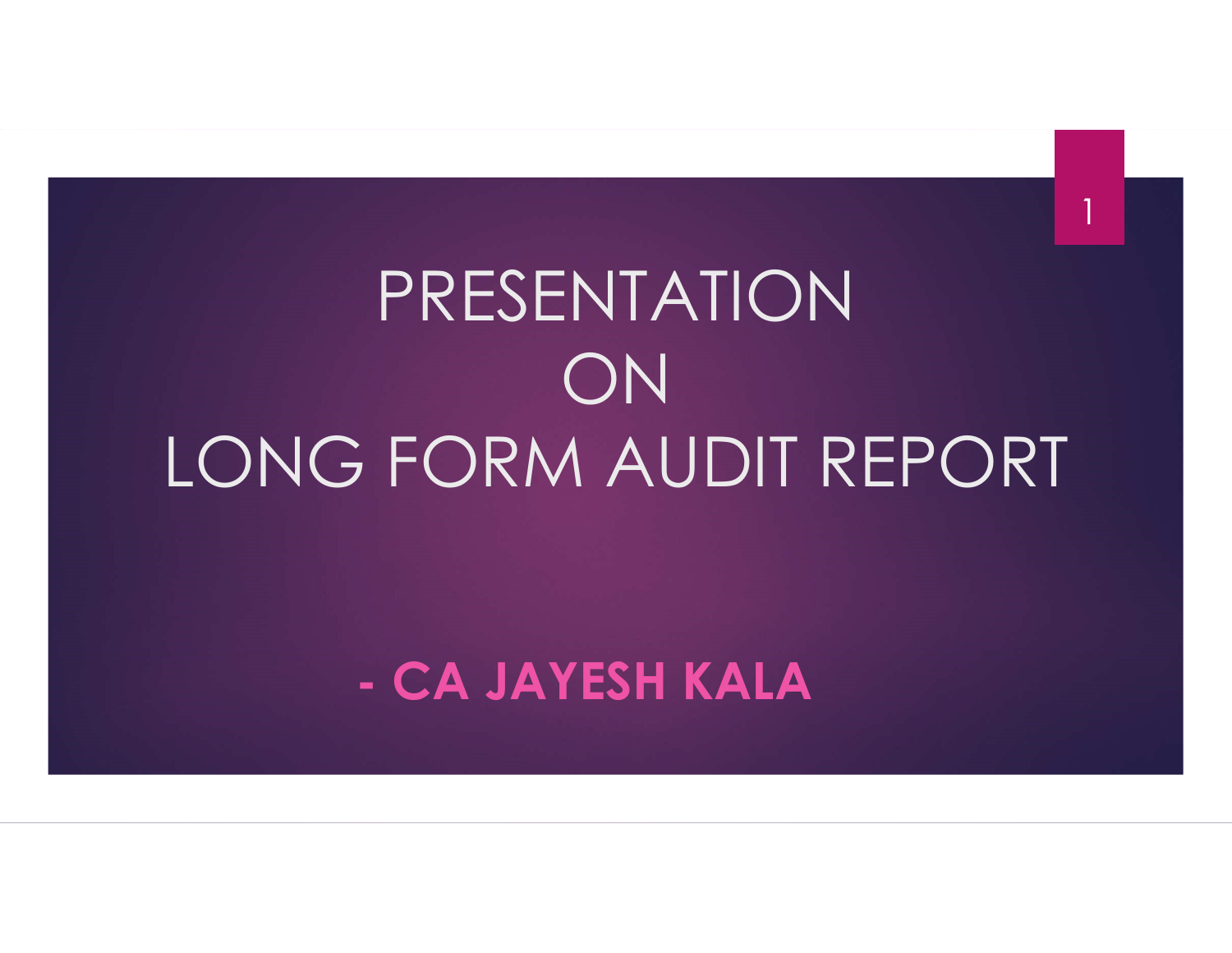#### $2$  | |

# **Introduction**

- 
- Long form Audit Report (LFAR) is a requirement of RBI from an Auditor.<br>
V It was devised by RBI in 1985 and has been revised in 1992-93, 2003 and<br>
2020. Introduction<br>
V Long form Audit Report (LFAR) is a requirement of RBI from an Auditor.<br>
V It was devised by RBI in 1985 and has been revised in 1992-93, 2003 and<br>
2020.<br>
V LFAR includes questionnaires for specialized branc 2020. Later Commandial Christian Christmas (CH) and the proof (LEAR) is a requirement of RBI from an Auditor.<br>
Let us devised by RBI in 1985 and has been revised in 1992-93, 2003 and<br>
LEAR includes questionnaires for specialized For branches dealing in foreign exchange divided.<br>For branches devised by RBI in 1985 and has been revised in 1992-93, 2003 and<br>1992-93, 2003 and 2020.<br>FAR includes questionnaires for specialized branches –<br>For branches de ntroduction<br>
Long form Audit Report (LFAR) is a requirement of RBI from an Auditor.<br>
It was devised by RBI in 1985 and has been revised in 1992-93, 2003<br>
2020.<br>
LFAR includes questionnaires for specialized branches –<br>
For For branches dealing in clearing house operations (service branches).<br>For branches devised by RBI in 1985 and has been revised in 1992-93, 2003 at<br>2020.<br>LFAR includes questionnaires for specialized branches –<br>For branches For branches dealing in 1985 and has been revised in 1992-93, 2003 and<br>FAR includes questionnaires for specialized branches –<br>For branches dealing in foreign exchange transactions.<br>For branches dealing in very large advanc Is a requirement of RBI from an Auditor.<br>
and has been revised in 1992-93, 2003 ar<br>
pr specialized branches –<br>
gn exchange transactions.<br>
large advances.<br>
very of NPA.<br>
Ting house operations (service branches).<br>
- CA Jayes
- -
	-
	-
	-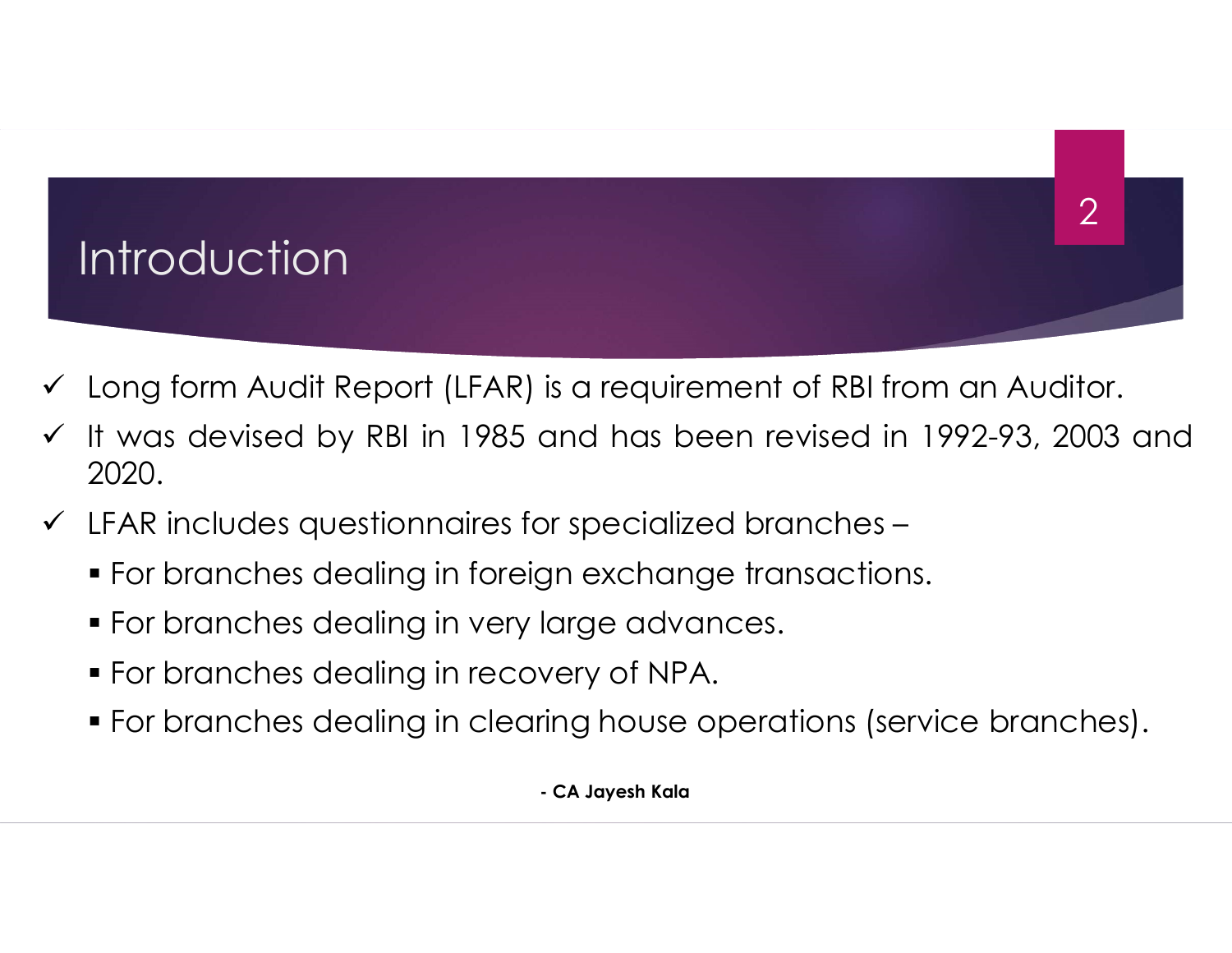# Objectives of LFAR

- Focus not only on advances but also on operational areas in the Branch. Branch. es but also on operational areas in the<br>nsively.<br>Is.<br>- CA Jayesh Kala
- Covers operational Risk extensively.
- $\checkmark$  A tool for early warning signals.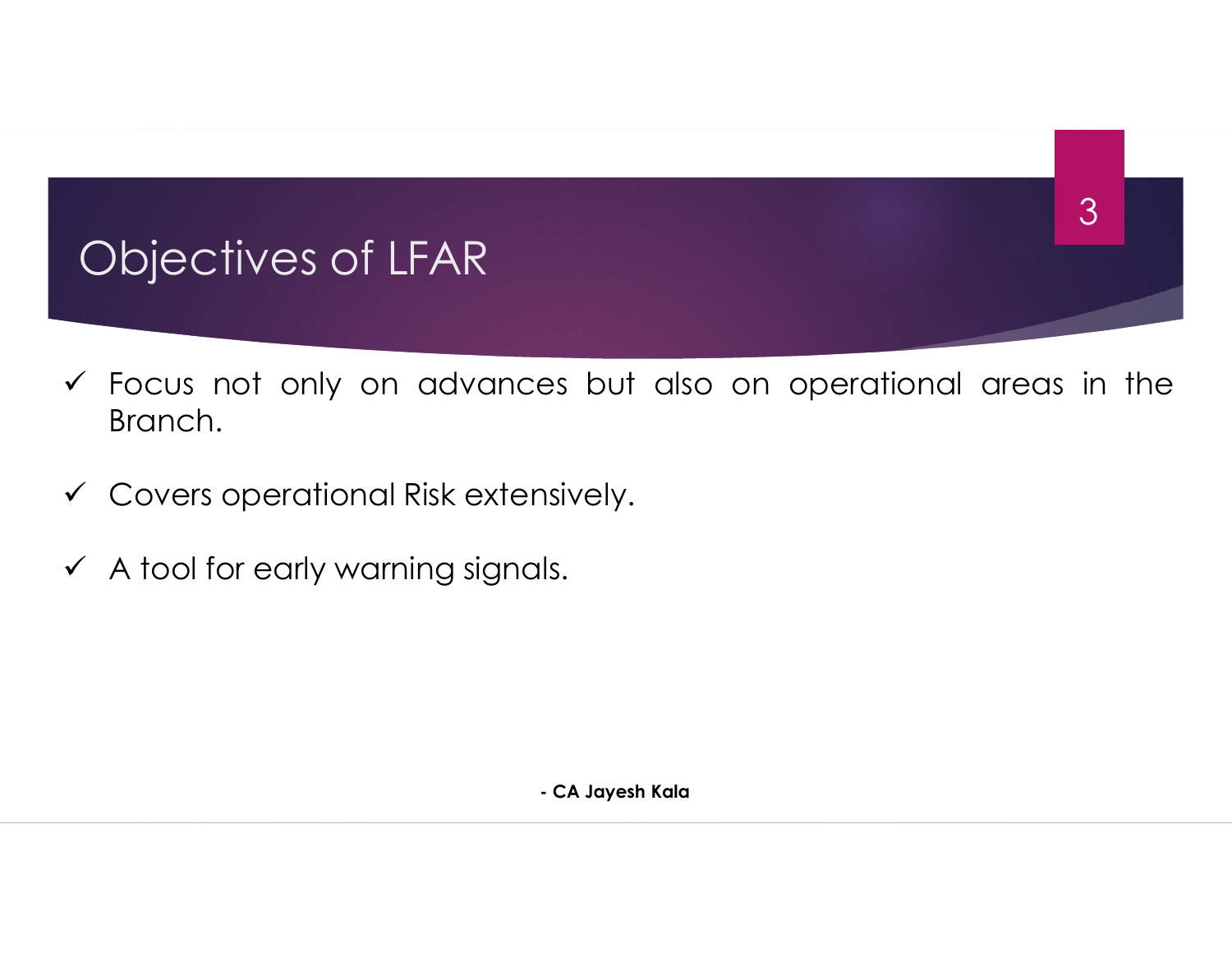|                                                                                                                                                                      |                                                  | 4                                                                |
|----------------------------------------------------------------------------------------------------------------------------------------------------------------------|--------------------------------------------------|------------------------------------------------------------------|
| <b>Master Circular/Master Directions</b>                                                                                                                             |                                                  |                                                                  |
|                                                                                                                                                                      |                                                  |                                                                  |
| <b>Brief Content</b>                                                                                                                                                 | <b>Dated</b>                                     | Reference No.                                                    |
| Master Circular - Prudential norms on Income<br>Recognition,<br>Classification<br>Asset<br>and<br>Provisioning pertaining to Advances                                | October 1, 2021                                  | RBI/2021-2022/104<br>DOR.No.STR.REC.55/21.04.048/20<br>$21 - 22$ |
| Notification - Prudential norms on Income<br>Classification<br>Recognition,<br>Asset<br>and<br>Provisioning<br>pertaining<br>to<br>Advances<br><b>Clarifications</b> | November 12, 2021                                | RBI/2021-2022/125<br>DOR.STR.REC.68/21.04.048/2021-<br>22        |
| Master Directions on Frauds - Classification<br>and Reporting by commercial banks and<br>select Fis (Updated as on July 03, 2017)                                    | July 01, 2016<br>(Updated as on July 03,<br>2017 | RBI/DBS/2016-17/28<br>DBS.CO.CFMC.BC.No.1/23.04.00<br>1/2016-17  |
|                                                                                                                                                                      |                                                  |                                                                  |
|                                                                                                                                                                      | - CA Jayesh Kala                                 |                                                                  |
|                                                                                                                                                                      |                                                  |                                                                  |
|                                                                                                                                                                      |                                                  |                                                                  |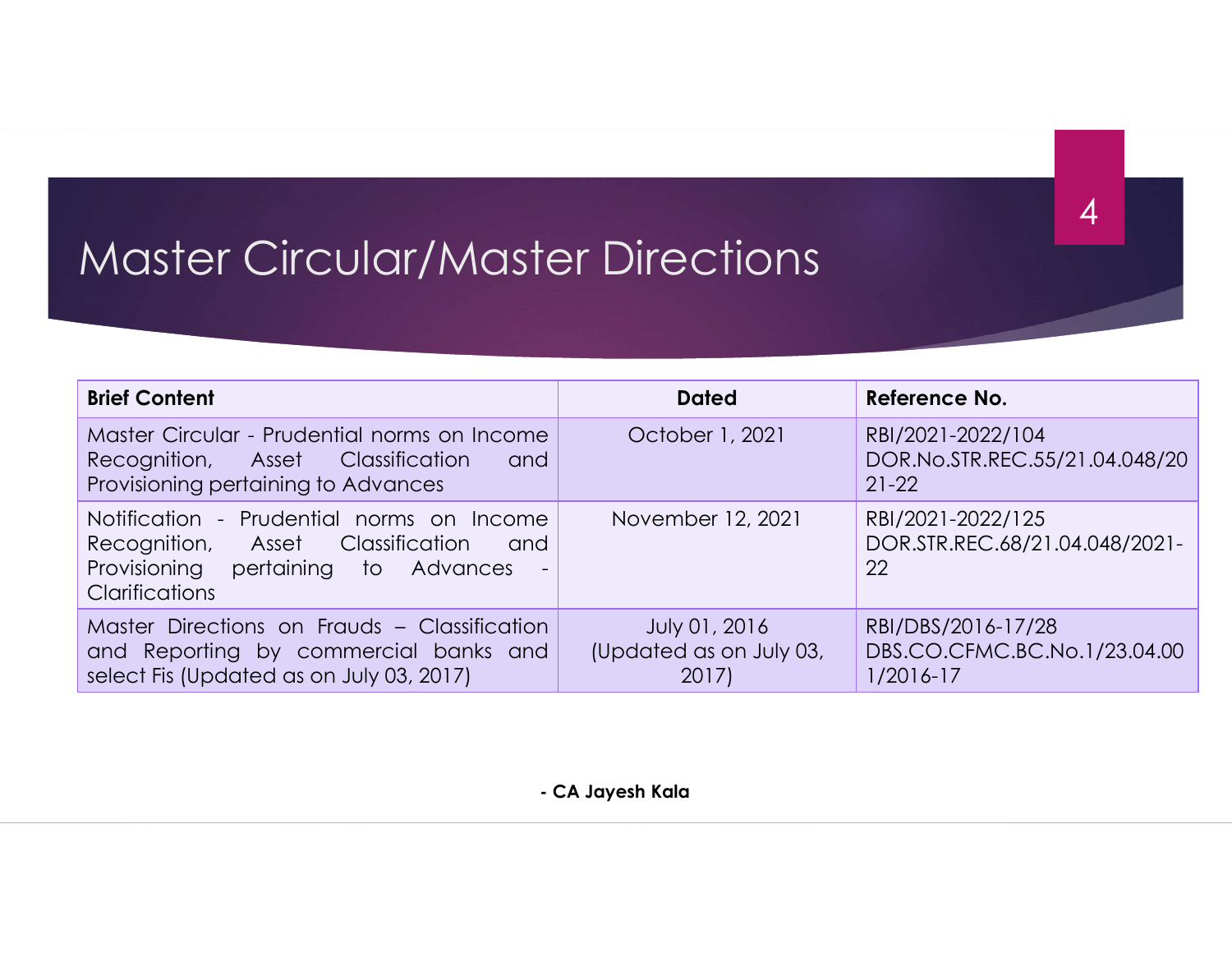|                                                                                                                                             |                                                                      | 5                                                                                           |  |  |  |
|---------------------------------------------------------------------------------------------------------------------------------------------|----------------------------------------------------------------------|---------------------------------------------------------------------------------------------|--|--|--|
| <b>Master Circular/Master Directions</b>                                                                                                    |                                                                      |                                                                                             |  |  |  |
| <b>Brief Content</b>                                                                                                                        | <b>Dated</b>                                                         | Reference No.                                                                               |  |  |  |
| Master Direction - Know Your Customer (KYC)<br>Direction, 2016 (Updated as on May 10, 2021)                                                 | February 25, 2016<br>(Updated on various dates<br>from time to time) | RBI/DBR/2015-16/18<br><b>Master Direction</b><br>DBR.AML.BC.No.81/14.01.001/20<br>$15 - 16$ |  |  |  |
| Notification - New Definition of Micro, Small<br>and Medium Enterprises - Addition of Retail<br>and Wholesale Trade                         | <b>July 7, 2021</b>                                                  | RBI/2021-2022/67<br>FIDD.MSME &<br>NFS.BC.No.13/06.02.31/2021-22                            |  |  |  |
| Notification - Resolution Framework 2.0 -<br>Resolution of Covid-19 related stress of Micro,<br><b>Small and Medium Enterprises (MSMEs)</b> | May 5, 2021                                                          | RBI/2021-22/32<br>DOR.STR.REC.12/21.04.048/2021-<br>22                                      |  |  |  |
|                                                                                                                                             |                                                                      |                                                                                             |  |  |  |
| - CA Jayesh Kala                                                                                                                            |                                                                      |                                                                                             |  |  |  |
|                                                                                                                                             |                                                                      |                                                                                             |  |  |  |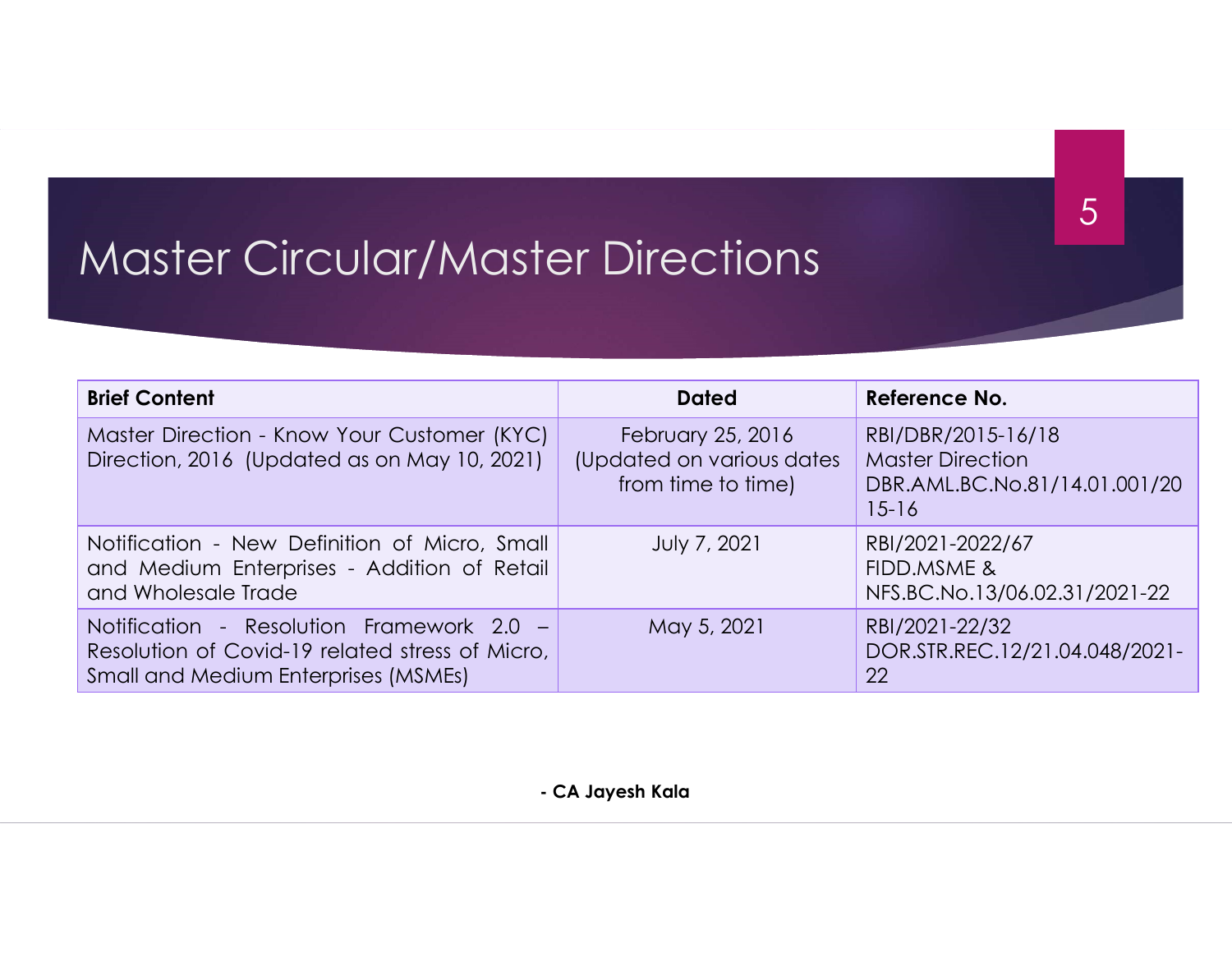| <b>Master Circular/Master Directions</b>                                                                                                                                     |                                     | 6                                                                                                                     |
|------------------------------------------------------------------------------------------------------------------------------------------------------------------------------|-------------------------------------|-----------------------------------------------------------------------------------------------------------------------|
| <b>Brief Content</b>                                                                                                                                                         | <b>Dated</b>                        | Reference No.                                                                                                         |
| Notification - Resolution Framework - 2.0:<br>Resolution of Covid-19 related stress of<br>Individuals and Small Businesses                                                   | May 5, 2021                         | RBI/2021-22/31<br>DOR.STR.REC.11/21.04.048/2021-<br>22                                                                |
| Notifications -<br>Opening of Current Accounts by Banks - Need<br>for Discipline<br>Guidelines for Implementation of the circular<br>on Opening of Current Accounts by Banks | October 29, 2021<br>August 04, 2021 | RBI/2021-22/116<br>DOR.CRE.REC.63/21.04.048/2021<br>$-22$<br>RBI/2021-22/77<br>DOR.CRE.REC.35/21.04.048/2021<br>$-22$ |
|                                                                                                                                                                              | - CA Jayesh Kala                    |                                                                                                                       |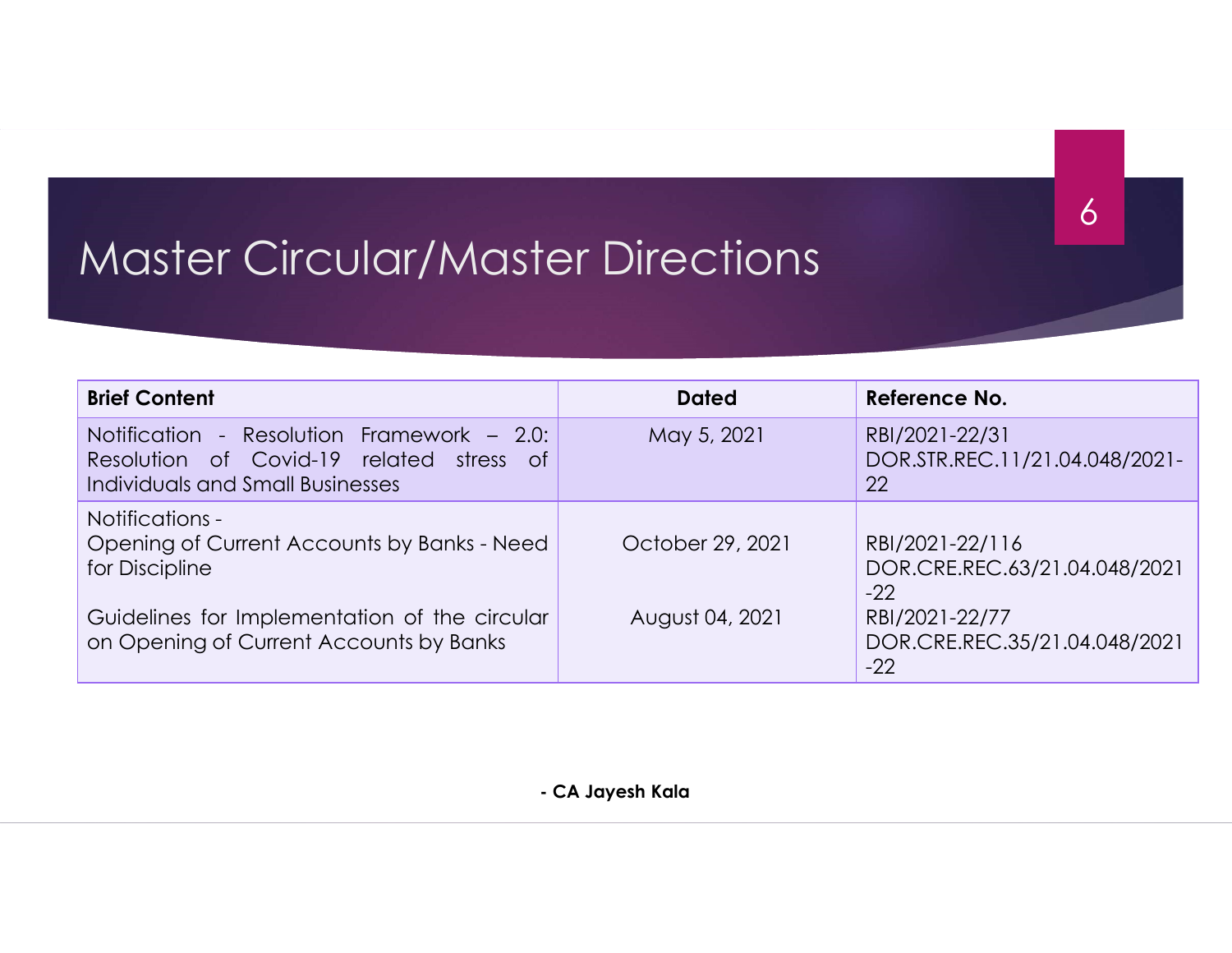| <b>Master Circular/Master Directions</b>                                                                                                  |                    |                                                                        |  |
|-------------------------------------------------------------------------------------------------------------------------------------------|--------------------|------------------------------------------------------------------------|--|
| <b>Brief Content</b>                                                                                                                      | <b>Dated</b>       | Reference No.                                                          |  |
| Notifications - Long Form Audit Report (LFAR) -<br>Review                                                                                 | September 05, 2020 | RBI/2020-21/33<br>Ref.No.DOS.CO.PPG./SEC.01/11.<br>01.005/2020-21      |  |
| - Automation<br><b>Notifications</b><br>0f<br>Income<br>Recognition,<br>Classification<br>Asset<br>and<br>Provisioning processes in banks | September 14, 2020 | RBI/2020-21/37<br>Ref. No.<br>DoS.CO.PPG./SEC.03/11.01.005/<br>2020-21 |  |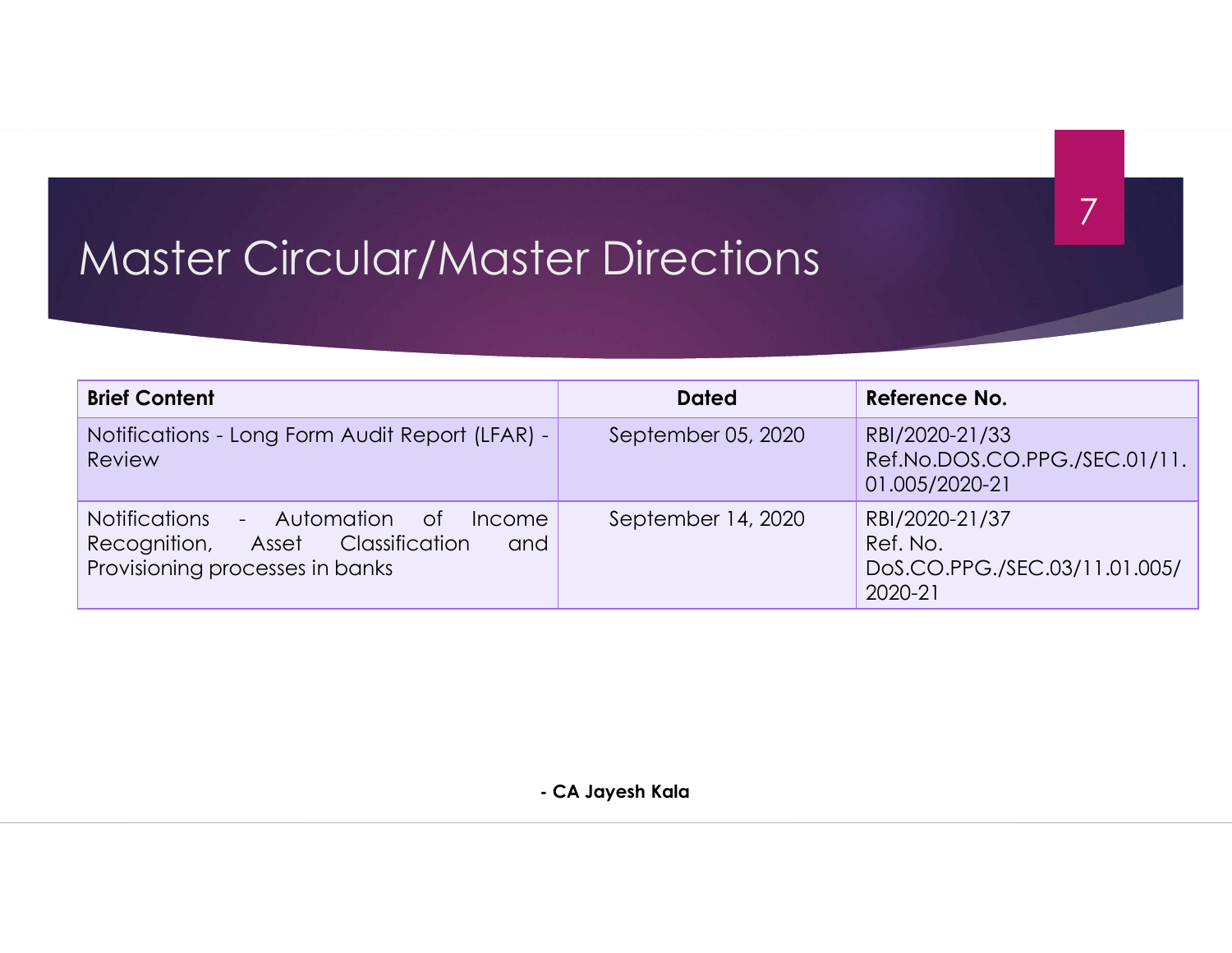# Automation of NPA- Classification & Provision 8 Automation of NPA- Classification & Provision<br>
V To be implemented by 30th June, 2021.<br>
V Manual intervention- on classification & provisioning to be removed. Automation of NPA- Classification & Provision<br>
Manual intervention- on classification & provisioning to be removed.<br>
Manual intervention- on classification & provisioning to be removed.<br>
MPA classification to be made as da Automation of NPA- Classification & Provision<br>
→ To be implemented by 30th June, 2021.<br>
→ Manual intervention- on classification & provisioning to be removed.<br>
→ NPA classification to be made as day-end process: Daily NPA Automation of NPA- Classification & Provision<br>
↓ To be implemented by 30th June, 2021.<br>
↓ Manual intervention- on classification & provisioning to be removed.<br>
↓ NPA classification to be made as day-end process: **Daily NP**

- 
- lune, 2021.<br>sification & provisioning to be removed.<br>e as day-end process: **Daily NPA.**<br>independent expert.<br>- CA Jayesh Kala
- 
-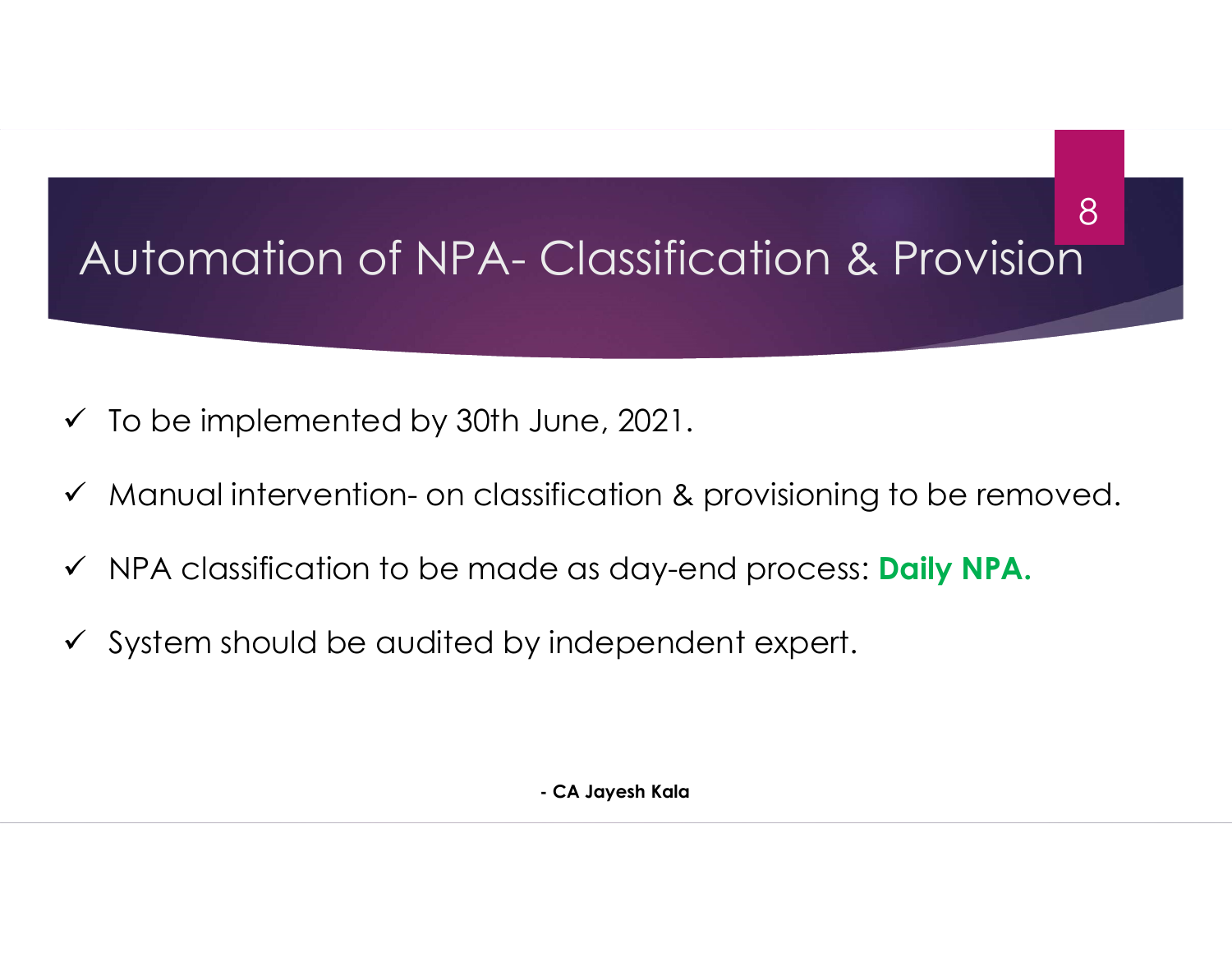

- 
- Samplies<br>
1. Cash<br>
1. Balance with Reserve bank of Ir<br>
1. Other Banks<br>
1. Money at Call and Short Notice<br>
1. Investments<br>
1. Advances<br>
1. Other Assets<br>
1. CA Jayesh Kala bank of India, State Bank of India and<br>Distribution Notice<br>- CA Jayesh Kala
- 
- 
- 
-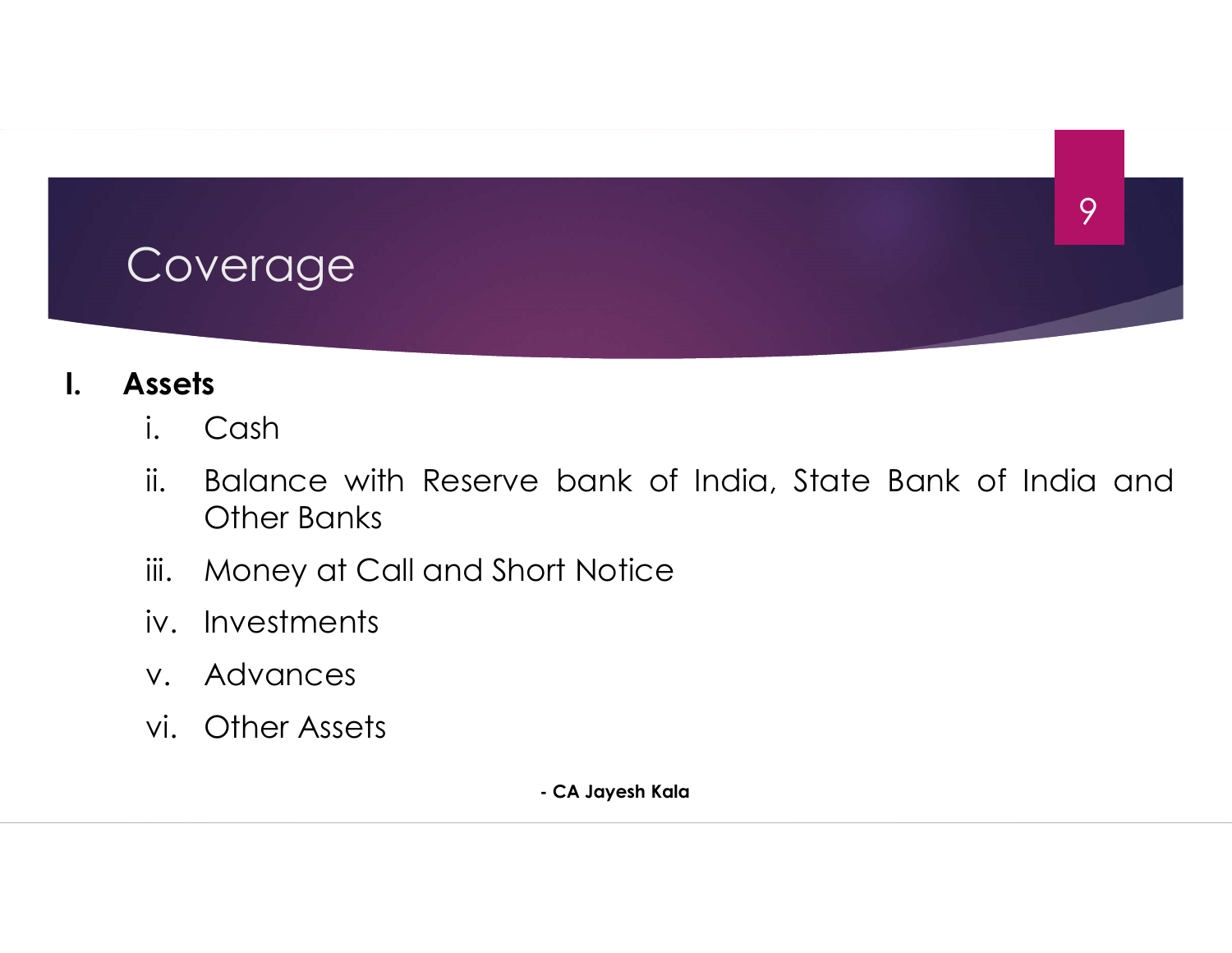# Coverage Coverage<br>
II. Liabilities<br>
i. Deposits<br>
ii. Other Liabilities

- 
- i.<br>**Overage**<br>**Solutives**<br>**Example:**<br>**Example:**<br> **Example:**<br> **Example:**<br> **Example:**<br> **Example:**
- i<br> **Stabilities<br>
i.** Deposits<br>
ii. Other Liabilities<br>
iii. Contingent Liabilities<br> **iii.** Contingent Liabilities india<br>
india<br>
india<br>
ii. Contingent Liabilities<br>
iii. Contingent Liabilities<br> **ofit & Loss Account<br>
indianals Freedity Role** i. Income Expenditure

# Coverage<br>
II. Liabilities<br>
i. Deposits<br>
ii. Other Liabilities<br>
iii. Contingent Liabilities<br>
III. Profit & Loss Account<br>
i. Income Expenditure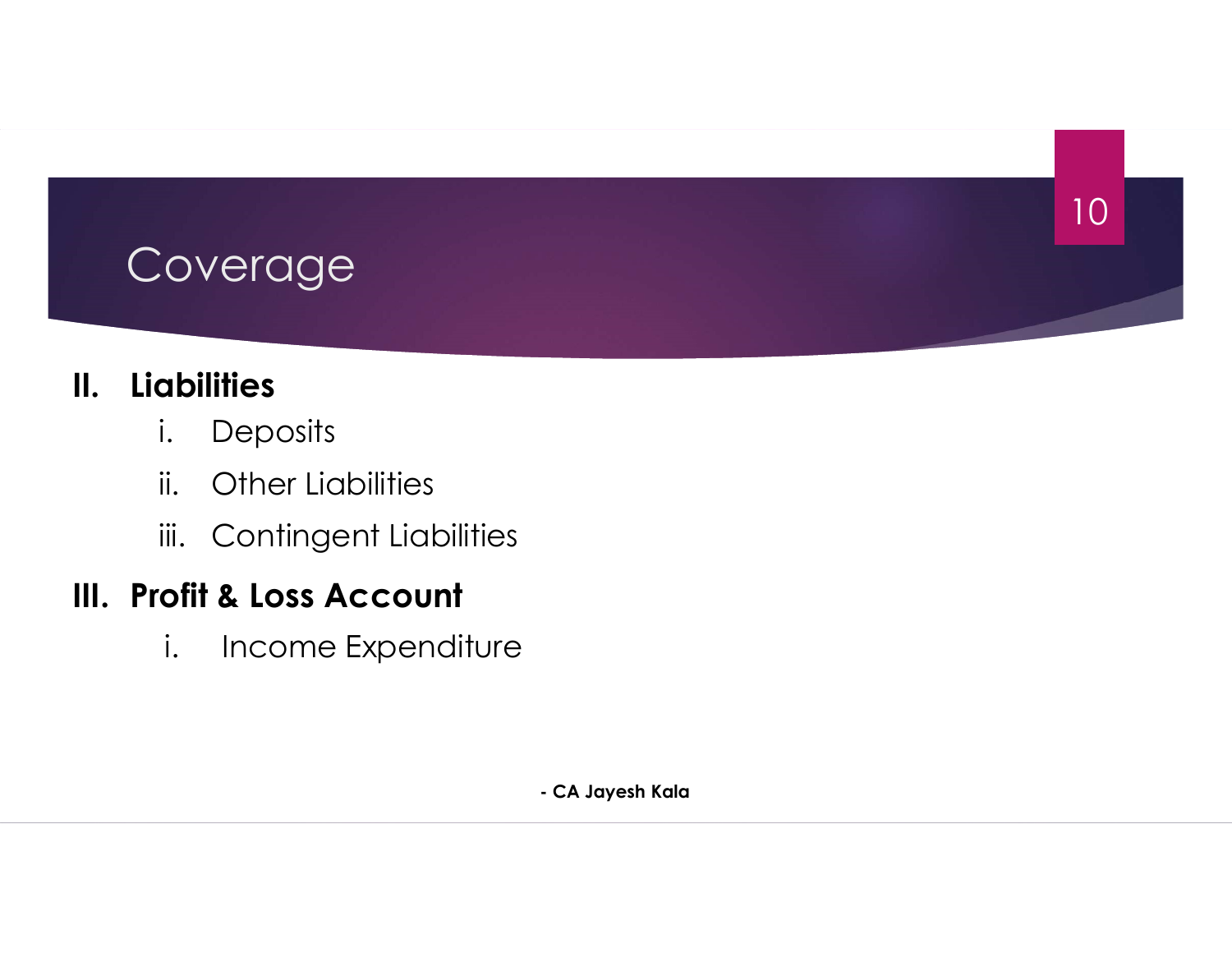- 
- Coverage<br>
IV. General<br>
i. Deposits<br>
ii. Gold/Bullion/Security Item i.<br>**OVETAGE:**<br> **Peneral**<br> **Example 1:**<br> **Cold/Bullion/Security Item<br>
<b>iii.** Books & Records indextractions<br>
in the province of the province of the province of the province of the provincial in the Branch Accounts<br>
in the Branch Accounts<br>
iv. Inter Branch Accounts identify and the control<br>Separation of the Separation of the Sold Aullion of Security Item<br>iii. Books & Records<br>iv. Inter Branch Accounts<br>v. Frauds
	-
	-
	-
	- i<br> **Colar Colar Colar Colar Colar Colar Colar Colar Colar Colar Colar Colar Colar Colar Colar Colar Colar Colar Colar Colar Colar Colar Colar Colar Colar Colar Colar<br>
	Franch Accounts<br>
	V. Frauds<br>
	Vi. Implementation of KYC A** Coverage<br>
	Seneral<br>
	i. Deposits<br>
	ii. Gold/ Bullion/ Security Item<br>
	iii. Books & Records<br>
	iv. Inter Branch Accounts<br>
	v. Frauds<br>
	vi. Implementation of KYC AML Guidelin<br>
	vii. Management Information Systems Coverage<br>
	Vi. Deposits<br>
	Vi. Gold/ Bullion/ Security Item<br>
	Vii. Books & Records<br>
	Vi. Inter Branch Accounts<br>
	Vi. Implementation of KYC AML Guidelines<br>
	Vii. Management Information Systems<br>
	Viii. Miscellaneous COVETCUCE<br>
	Eneral<br>
	i. Deposits<br>
	ii. Gold/ Bullion/ Security Item<br>
	iii. Books & Records<br>
	iv. Inter Branch Accounts<br>
	v. Frauds<br>
	vi. Implementation of KYC AML Guidelines<br>
	vii. Management Information Systems<br>
	viii. Miscellaneo eneral<br>
	i. Deposits<br>
	ii. Gold/ Bullion/ Security Item<br>
	iii. Books & Records<br>
	iv. Inter Branch Accounts<br>
	v. Frauds<br>
	vi. Implementation of KYC AML Guidelin<br>
	vii. Management Information Systems<br>
	viii. Miscellaneous<br>
	ca Jayesh em<br>AML Guidelines<br>on Systems<br>- CA Jayesh Kala
	-
	-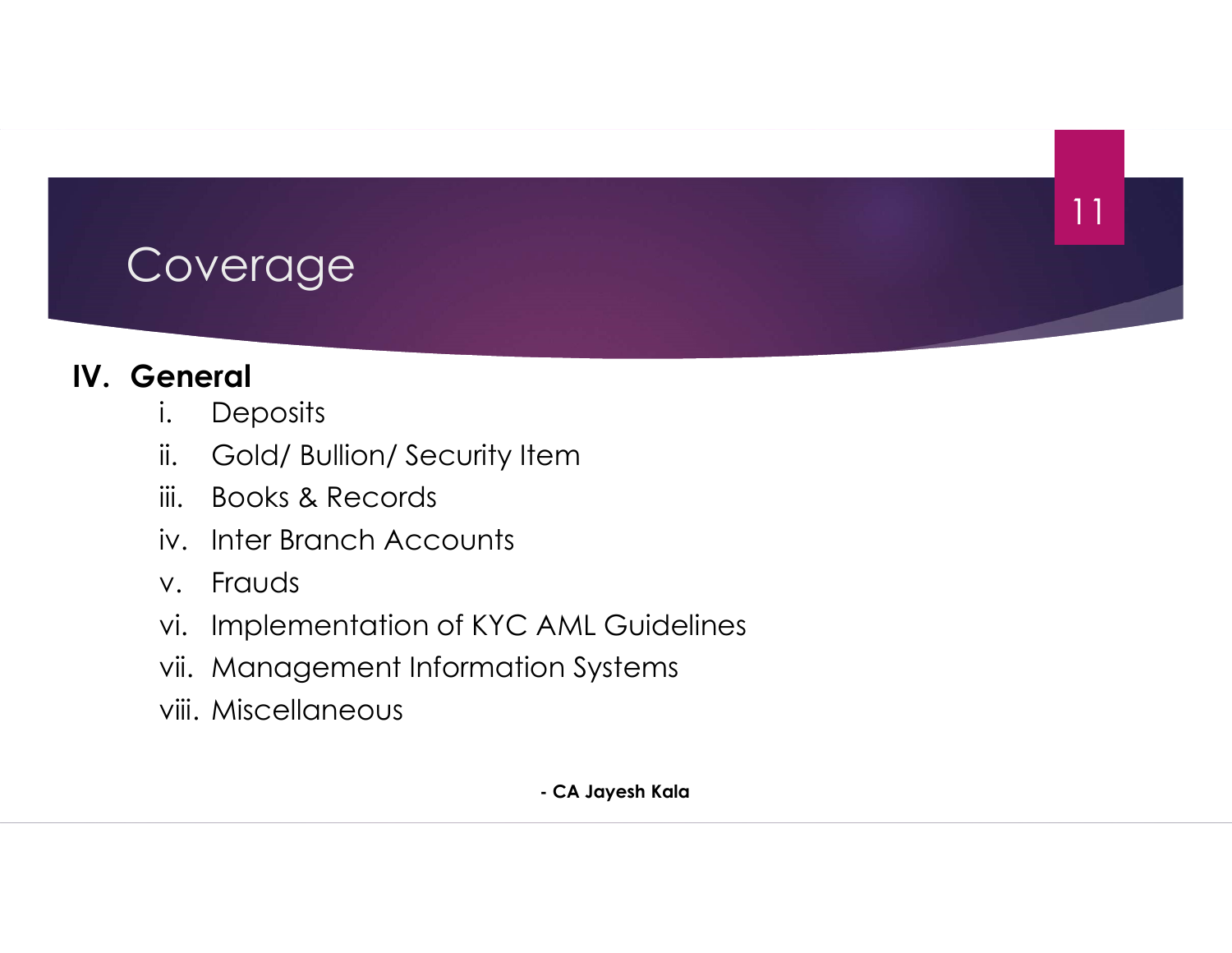#### **Coverage**

#### ❖ Advances:

For all large advances in respect of which the outstanding amount is in<br>For all large advances in respect of which the outstanding amount is in<br>respect to 10% of outstanding aggregate balance of fund based and<br>refund based excess of 10% of outstanding aggregate balance of fund based and<br>the outstanding aggregate balance of fund based and<br>non-fund based advances of the branch or Rs.10 crores, whichever is<br>less, the transaction audit / account non-fund based advances in respect of which the outstanding amount is in<br>excess of 10% of outstanding aggregate balance of fund based and<br>non-fund based advances of the branch or Rs.10 crores, whichever is<br>less, the transa **Coverage**<br> **Coverage**<br> **Advances:**<br> **For all large advances in respect of which the outstanding amount is in<br>
tess of 10% of outstanding aggregate balance of fund based and<br>
<b>a**-fund based advances of the branch or Rs.10 **Coverage**<br> **Coverage**<br> **Coverage**<br> **Coverage**<br>
For all large advances in respect of which the outstanding amount is in<br>
excess of 10% of outstanding aggregate balance of fund based and<br>
non-fund based advances of the bran Coverage<br>
Advances:<br>
For all large advances in respect of which the outstanding<br>
excess of 10% of outstanding aggregate balance of fund<br>
non-fund based cadvances of the branch or Rs.10 crores,<br>
less, the transaction audit onder the outstanding amount is in aggregate balance of fund based and<br>the branch or Rs.10 crores, whichever<br>account specific details to be seen and<br>threshold, the process needs to b<br>i.<br>**CA Jayesh Kala**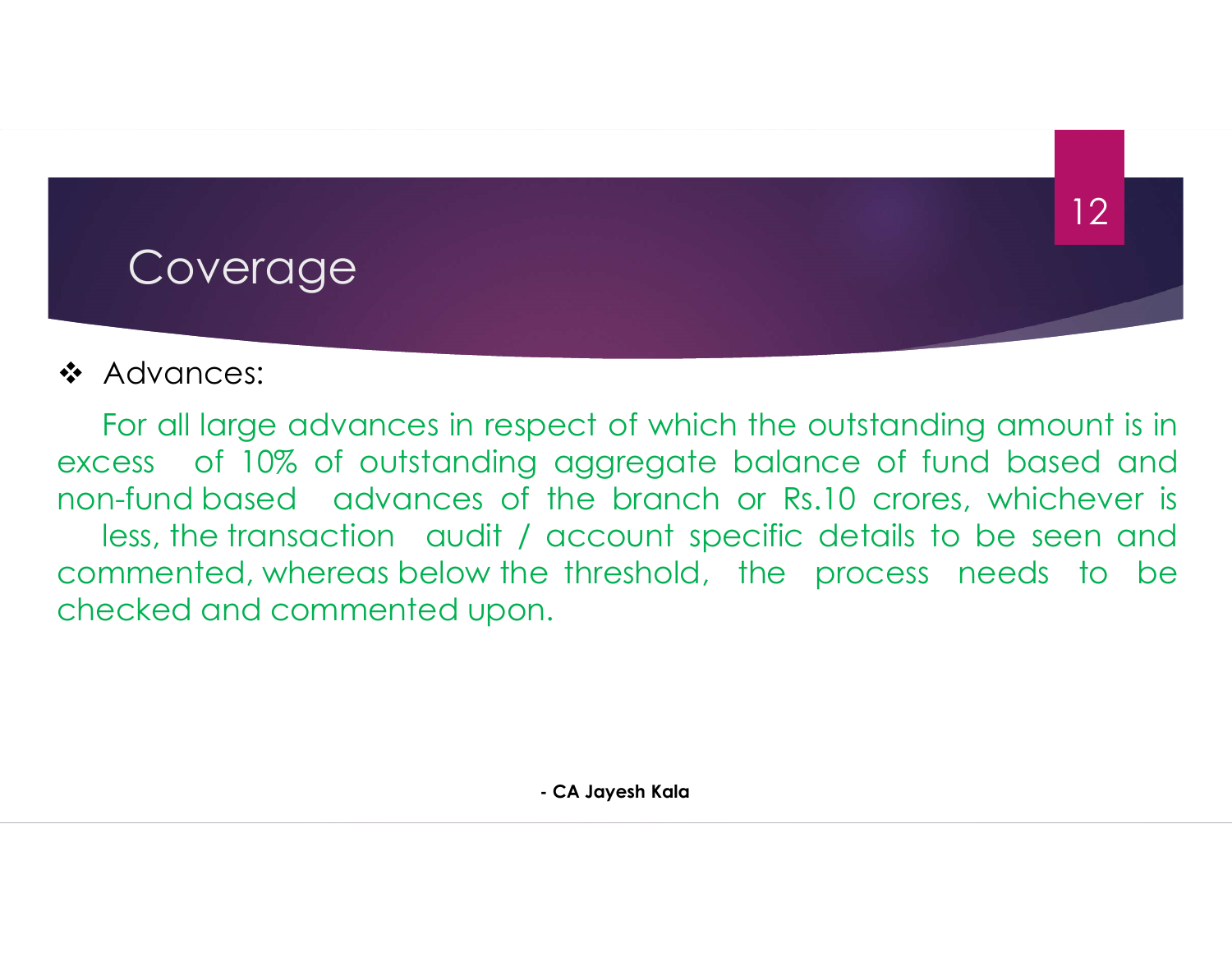

|                     |                                                          |                   |                    | 5 ا |
|---------------------|----------------------------------------------------------|-------------------|--------------------|-----|
| verage              |                                                          |                   |                    |     |
|                     |                                                          |                   |                    |     |
|                     |                                                          |                   |                    |     |
|                     | ist of Accounts examined for Audit.                      |                   |                    |     |
| with % coverage.    | Details of Accounts examined for audit is to be provided |                   |                    |     |
| $A/c$ No.           | <b>Name</b>                                              | <b>FB Balance</b> | <b>NFB Balance</b> |     |
|                     |                                                          |                   |                    |     |
| Total               |                                                          | <b>XXX</b>        | <b>XXX</b>         |     |
| <b>Branch total</b> |                                                          | <b>YYY</b>        | <b>YYY</b>         |     |
| % recovered         |                                                          | ZZ                | ZZ                 |     |
|                     |                                                          |                   |                    |     |
|                     |                                                          | - CA Jayesh Kala  |                    |     |
|                     |                                                          |                   |                    |     |
|                     |                                                          |                   |                    |     |
|                     |                                                          |                   |                    |     |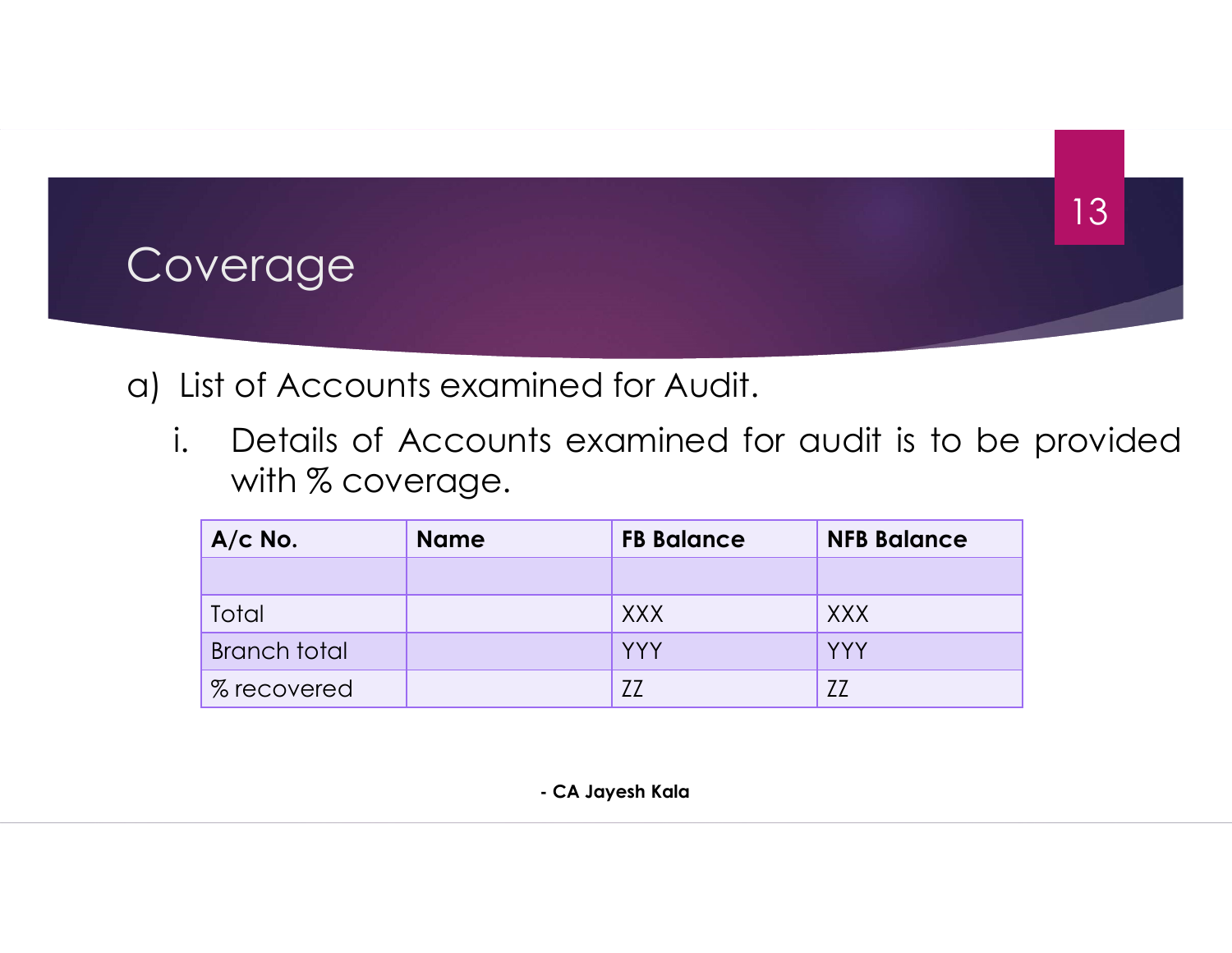- Coverage<br>
b) Credit Appraisal.<br>
i. Quick mortality accounts facility bed<br>
period of 12 months from the date of t **i.**<br>**Credit Appraisal.**<br>i. Quick mortality accounts - facility became non-performing within a<br>period of 12 months from the date of first sanction.<br>i. Correct feeding of interest rate into the borrowers masters. **period of 12**<br>period of 12 months from the date of first sanction.<br>Contract from the date of first sanction.<br>Correct feeding of interest rate into the borrowers masters.<br>Periodic review of floating interest rate linked to interaction of the borrower of the borrower of the borrower of the correct feeding of interest rate into the borrowers masters.<br>
Fig. correct feeding of interest rate into the borrowers masters.<br>
The periodic review of flo Entringtheorem Controllery Controllery Controllery Credit Appraisal.<br>
i. Quick mortality accounts - facility became non-performing within a<br>
period of 12 months from the date of first sanction.<br>
iii. Correct feeding of int Coverage<br>
b) Credit Appraisal.<br>
i. Quick mortality accounts - facility became neperiod of 12 months from the date of first sance<br>
ii. Correct feeding of interest rate into the borrov<br>
iii. Periodic review of floating inter **Coverage**<br> **Credit Appraisal.**<br>
i. Quick mortality accounts - facility became non-performing within a<br>
period of 12 months from the date of first sanction.<br>
ii. Correct feeding of interest rate into the borrowers masters. This - facility became non-performing within<br>
the date of first sanction.<br>
The date into the borrowers masters.<br>
Sing interest rate linked to MCLR.<br>
Then the same of the solutions.<br>
Then the boy-back of shares/securities.<br>
	-
	-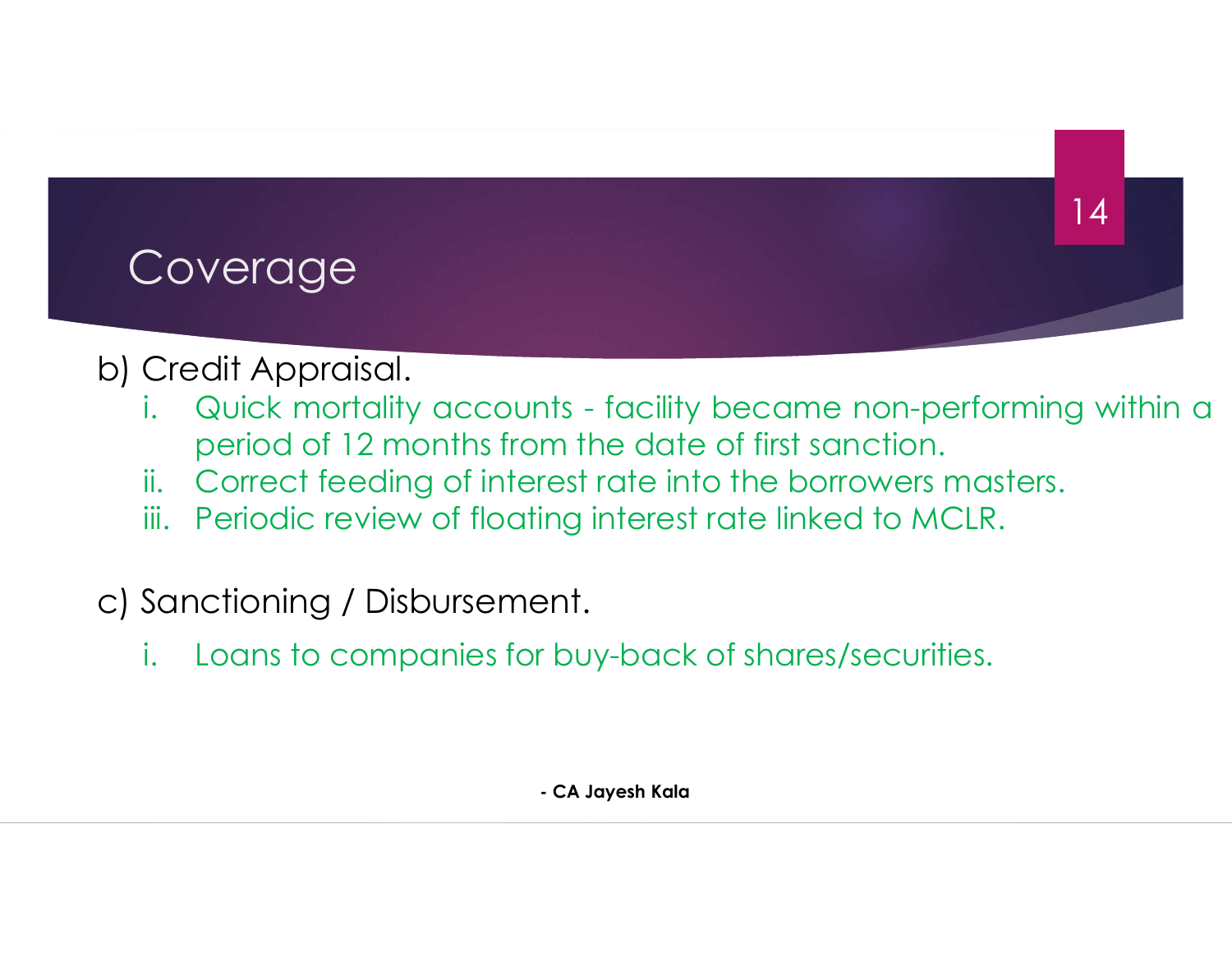- 
- Coverage<br>d) Documentation.<br>e) Review/ Monitoring/ Supervision Soverage<br>
d) Documentation.<br>
e) Review/ Monitoring/ Supervision.<br>
> Red-flagged account
- 
- Coverage<br>
d) Documentation.<br>
e) Review/ Monitoring/ Supervision.<br>
→ Red-flagged account<br>
→ Deviations observed related to compliar<br>
policy related with Red Flag Accounts Coverage<br>
d) Documentation.<br>
e) Review/ Monitoring/ Supervision.<br>
→ Red-flagged account<br>
→ Deviations observed related to compliance of bank's<br>
policy related with Red Flag Accounts.<br>
→ Average period account continued to **Procession Control Control Control Control Control Control Control Control Control Control Control Control Control Control Control Control Control Control Control Control Control Control Control Control Control Control Co**  Average period account continued to remain in RFA list. Documentation.<br>
Review/ Monitoring/ Supervision.<br>
Red-flagged account<br>
Deviations observed related to compliance of bank's<br>
policy related with Red Flag Accounts.<br>
Average period account continued to remain in RFA list.<br>
M orthold related to compliance of bank<br>Red Flag Accounts.<br>New Yed Flag Accounts.<br>Count continued to remain in RFA list<br>- Lift RFA status or classify it as Fraud.<br>- CA Jayesh Kala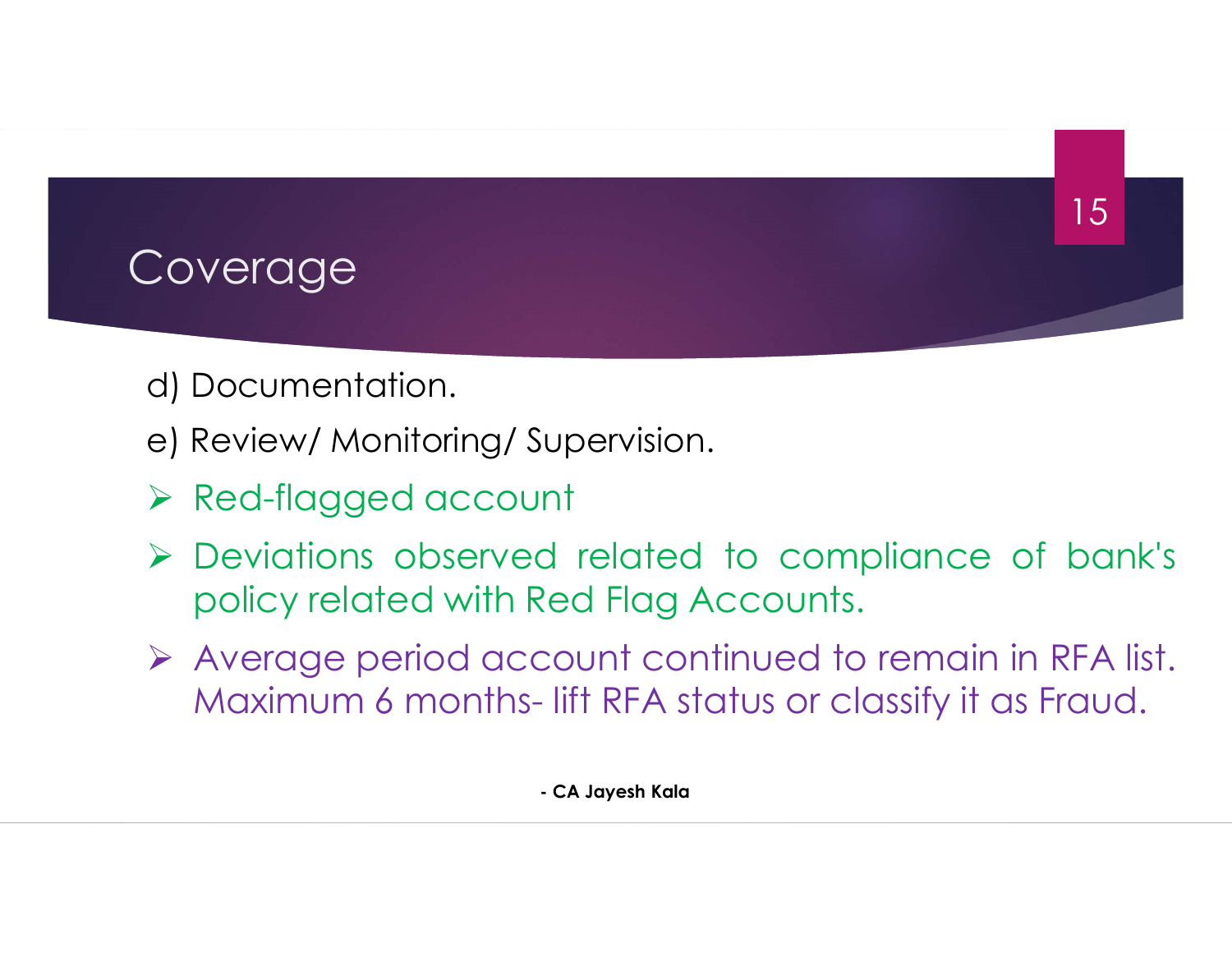![](_page_15_Picture_0.jpeg)

- Film Asset Classification, Provisioning of Advances and Resolution of Stressed Assets.<br>
Film Asset Classification, Provisioning of Advances and Resolution of Stressed Assets.<br>
Fig. Classification of Advances into standard
	- Supercomestant Controller<br>Stressed Assets.<br>Stressed Assets.<br>Supercometers and Supercometers into standard<br>Supercometers is as per RBI norms Coverage<br>
	Coverage<br>
	Asset Classification, Provisioning of Advances and Resolution of<br>
	Stressed Assets.<br>
	Classification of Advances into standard / substandard / doubtful<br>
	Classification of accounts into SMA-0, SMA-1, and S Verage<br>
	State Classification, Provisioning of Advances and Resolvessed Assets.<br>
	Classification of Advances into standard / substandard / c<br>
	Joss assets is as per RBI norms<br>
	Classification of accounts into SMA-0, SMA-1, and Coverage<br>
	Asset Classification, Provisioning of Advances and Resolution of<br>
	Stressed Assets.<br>
	→ Classification of Advances into standard / substandard / doubtful<br>
	/ loss assets is as per RBI norms<br>
	→ Classification of acc Coverage<br>
	Asset Classification, Provisioning of Advance<br>
	Stressed Assets.<br>
	→ Classification of Advances into standard / su<br>
	/ loss assets is as per RBI norms<br>
	→ Classification of accounts into SMA-0, SMA-1<br>
	→ Accounts res Proverage<br>
	Proverage Asset Classification, Provisioning of Advances and Resolution of<br>
	Stressed Assets.<br>
	→ Classification of accounts into SMA-0, SMA-1, and SMA-2.<br>
	→ Accounts restructured.<br>
	→ Process under IBC is mandate visioning of Advances and Resolution (<br>
	ices into standard / substandard / doubtf<br>
	I norms<br>
	nts into SMA-0, SMA-1, and SMA-2.<br>
	andated but not initiated by the branch.<br>
	. CA Jayesh Kala
	-
	-
	-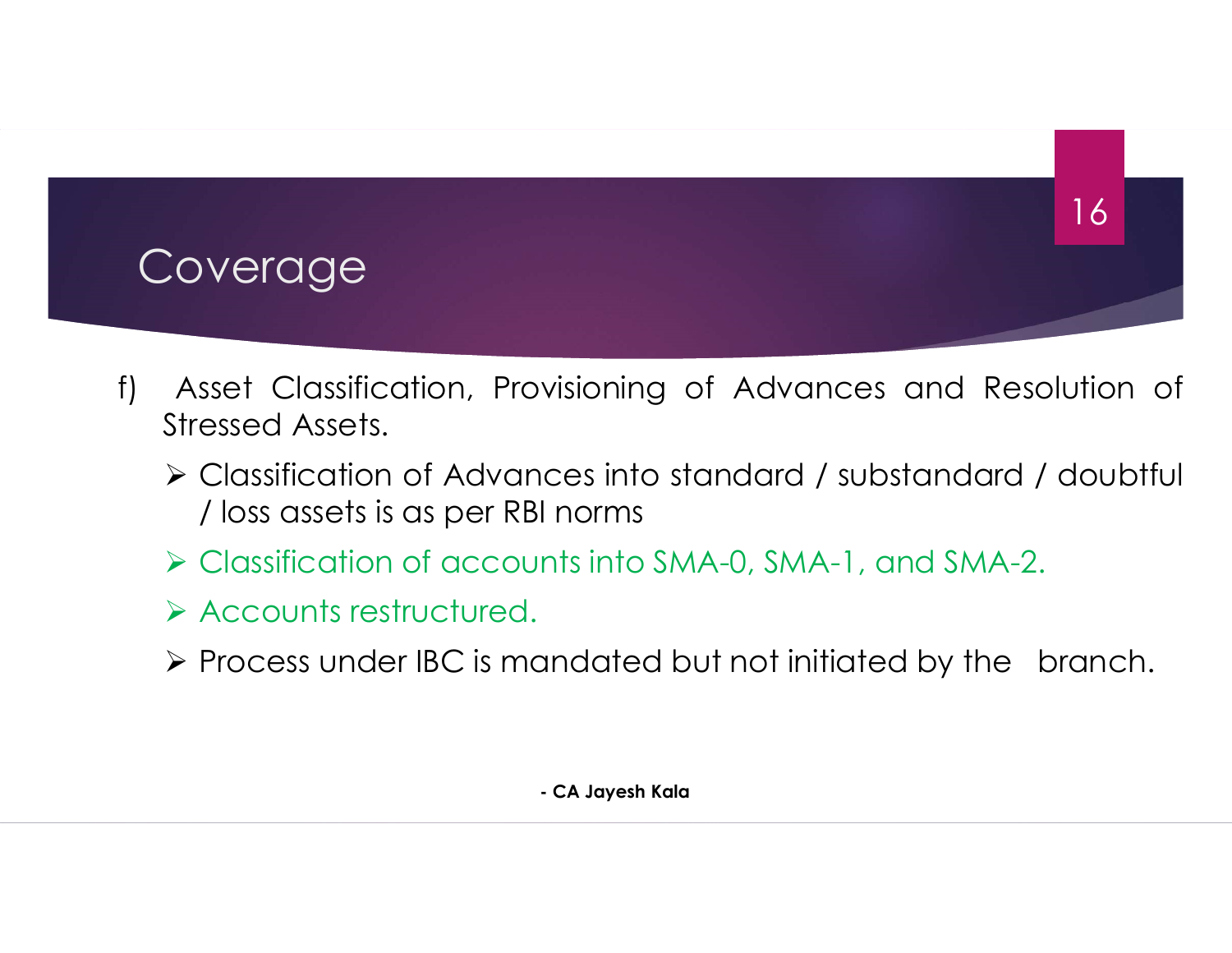![](_page_16_Picture_0.jpeg)

- Proverage<br>
Recoveries have been properly appropriated against the<br>
Recoveries have been properly appropriated against the<br>
Recoveries as per the policy of the bank.<br>
Recoveries are held at centralized processing centers / Principal Maria Control and Transfer as per the policy of the bank.<br>Principal / interest as per the policy of the bank.<br>Documents are held at centralized processing centers / office. Dependence of the principal vertex are the principal vertex are held at centralized processing centers / office.<br>
→ Documents are held at centralized processing centers / office.<br>
→ Non Fund based facilities. Coverage<br>
> Recoveries have been properly appropriate<br>
principal / interest as per the policy of the bank.<br>
> Documents are held at centralized processing and<br>
g) Non Fund based facilities.<br>
i. List of instances where inte
	-
- 
- i. List of instances where interchangeability between fund based and non-fund based facilities.<br>
i. List of instances where interchangeability between fund based and non-fund based facilities.<br>
i. List of instances where **Exercise Solution Section**<br>Frincipal / interest as per the policy of the bank.<br>The principal vector of the bank of the bank.<br>The processing centers / office.<br>The principal facilities was allowed subsequent to<br>devolvement ecoveries have been properly appropriated against the<br>inincipal / interest as per the policy of the bank.<br>Documents are held at centralized processing centers / office.<br>Fund based facilities.<br>List of instances where interc Framer the policy of the bank.<br>Framer the policy of the bank.<br>The interchangeability between fund base<br>of facilities was allowed subsequent the<br>invocation of BG.<br>The caligness of BG.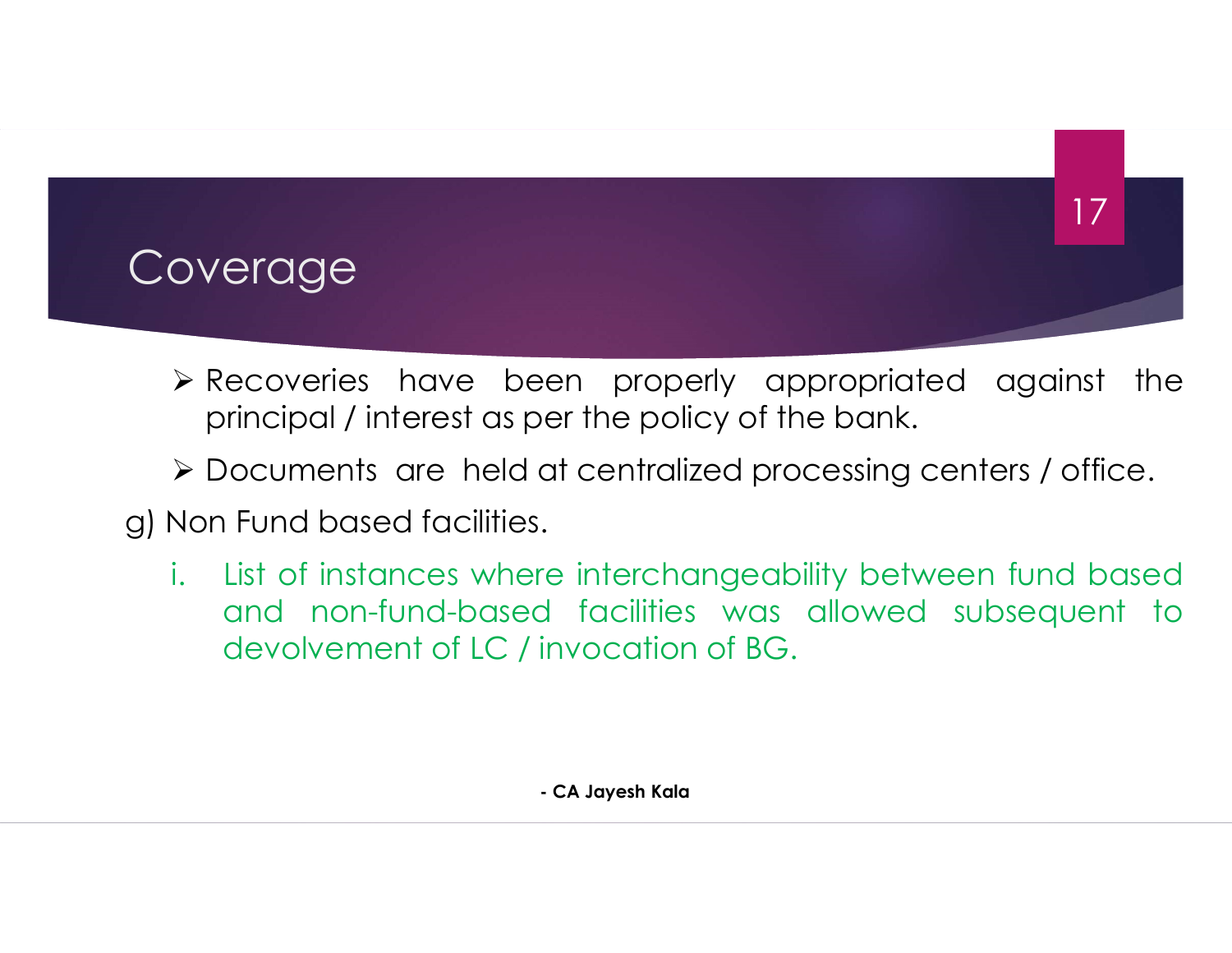![](_page_17_Picture_0.jpeg)

ndry Assets.<br>- CA Jayesh Kala<br>- CA Jayesh Kala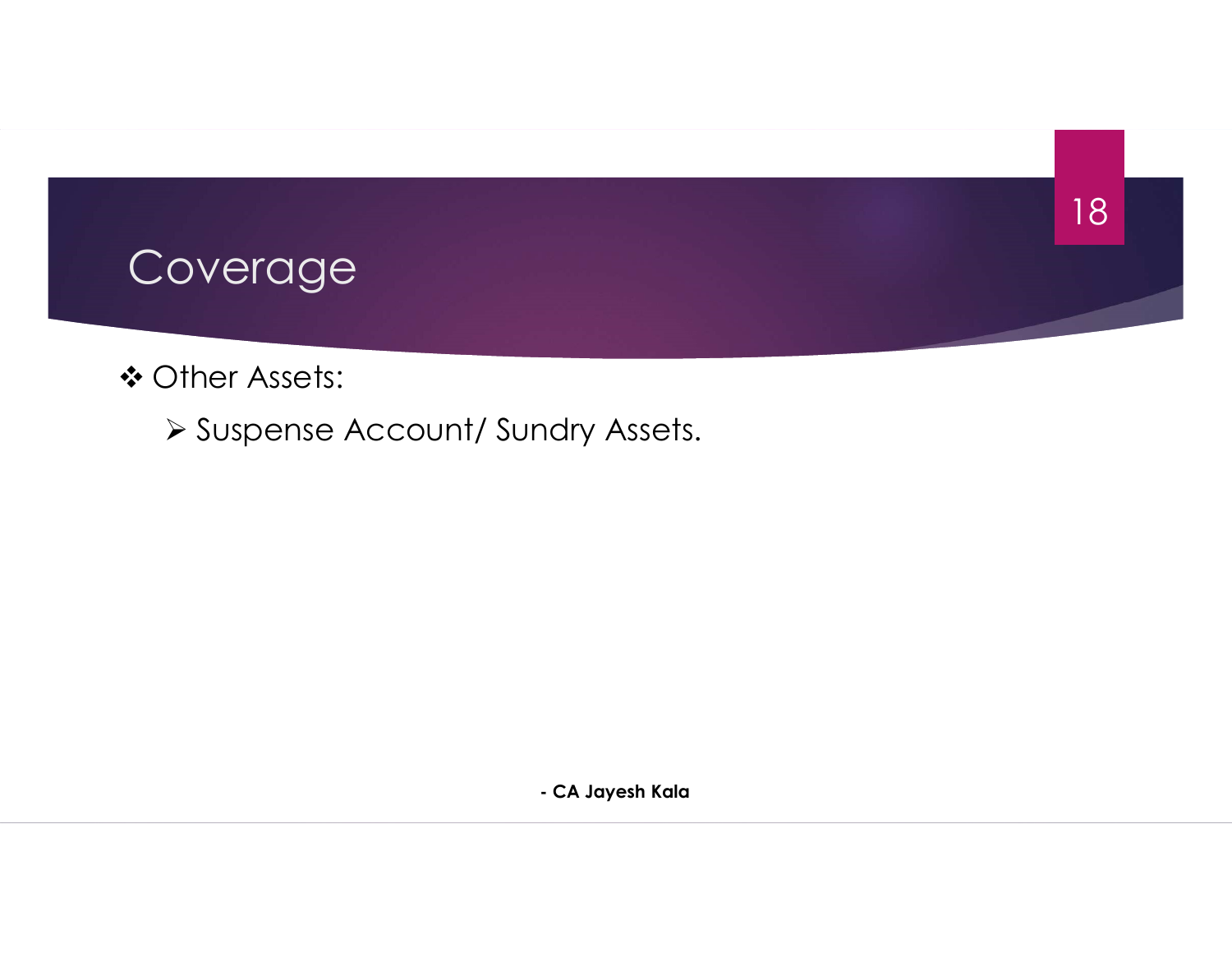# Coverage Coverage<br>
II. LIABILITIES<br>
• Deposits:<br>
a Identification of dormant/ in

- Deposits:
- Exercise<br>ARILITIES<br>Deposits:<br>a. Identification of dormant/ inoperative accounts and internal<br>controls .<br>b. Unusual large movements. Verage<br>
Verage<br>
LLITIES<br>
posits:<br>
Identification of dormant/ inoperative<br>
controls .<br>
Unusual large movements.<br>Automatic renewal of deposits applies to F Coverage<br>
Seposits:<br>
Deposits:<br>
a. Identification of dormant/ inoperative accounce<br>
controls .<br>
b. Unusual large movements.<br>
c. Automatic renewal of deposits applies to FCNR(I<br>Contingent Liabilities. COVETAGE<br>
COVETAGE<br>
COVETAGE<br>
COMBINITIES<br>
C. Automatic renewal of deposits applies to FCNR(B) deposits.<br>
C. Automatic renewal of deposits applies to FCNR(B) deposits.<br>
Contingent Liabilities.<br>
Contingent Liabilities.<br>
Con Coverage<br>
II. LIABILITIES<br>
• Deposits:<br>
a. Identification of dormant/ inoperative<br>
controls .<br>
b. Unusual large movements.<br>
c. Automatic renewal of deposits applies to F<br>
• Contingent Liabilities.<br>
a. List of major items o
	-
	-
- 
- EXECUTES<br>
Deposits:<br>
a. Identification of dormant/ inoperative accounts and internal<br>
controls<br>
b. Unusual large movements.<br>
c. Automatic renewal of deposits applies to FCNR(B) deposits.<br>
Contingent Liabilities (other than ILITIES<br>cosits:<br>Identification of dormant/ inoperative accounts and internal<br>controls.<br>Unusual large movements.<br>Automatic renewal of deposits applies to FCNR(B) deposits.<br>Itingent Liabilities.<br>List of major items of the co ILITIES<br>accepts:<br>acceptratification of dormant/ inoperative accounts and internal<br>controls.<br>Automatic renewal of deposits applies to FCNR(B) deposits.<br>Automatic renewal of deposits applies to FCNR(B) deposits.<br>Automatic re branch?<br>
branch?<br>
branch?<br>
branch?<br>
controls.<br>
Dhusual large movements.<br>
Automatic renewal of deposits applies to FCNR(B) deposits.<br>
tingent Liabilities.<br>
List of major items of the contingent liabilities (other the<br>
const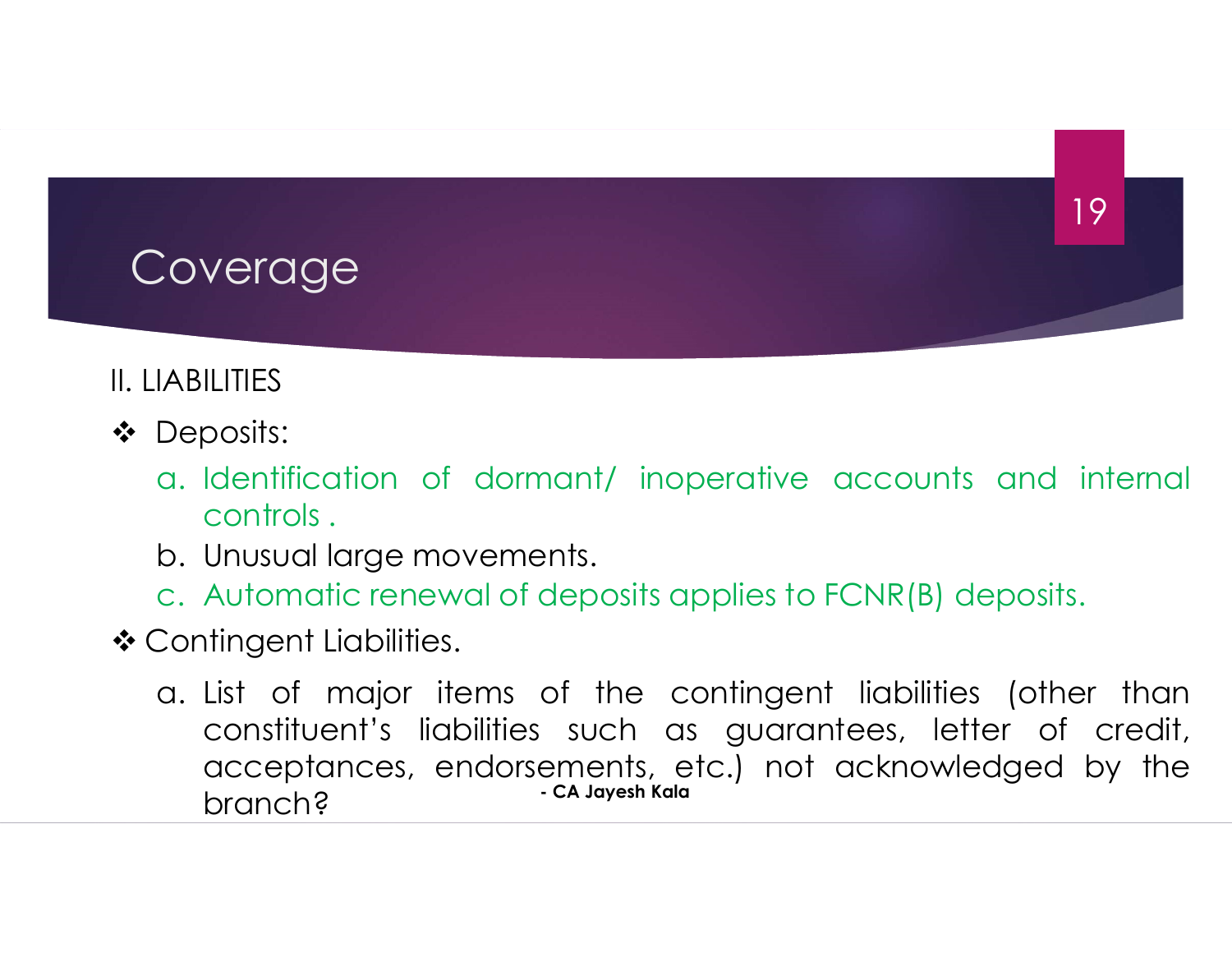- Coverage<br>
III. PROFIT AND LOSS ACCOUNT<br>
a. Income Recognition norms prescribed by R.B.<br>
b. Test check of interest on deposits revealed
	- PRIT AND LOSS ACCOUNT<br>
	APPIT AND LOSS ACCOUNT<br>
	A. Income Recognition norms prescribed by R.B.I.<br>
	A. Test check of interest on deposits revealed any excess/short<br>
	debit of material amount. **b.** Test check of interest on deposits revealed any excess/short check of interest on deposits revealed any excess/short debit of material amount.<br>
	E. Estimating and providing interest accrued on

- erage<br>
AND LOSS ACCOUNT<br>
Income Recognition norms prescribed by R.B.I.<br>
Test check of interest on deposits revealed any<br>
debit of material amount.<br>
Estimating and providing interest acc<br>
overdue/matured/ unpaid/ unclaimed PFIT AND LOSS ACCOUNT<br>a. Income Recognition norms prescribed by R.B.I.<br>b. Test check of interest on deposits revealed any excess/short<br>debit of material amount.<br>c. Estimating and providing interest accrued on<br>overdue/matur 20<br>
AND LOSS ACCOUNT<br>
Income Recognition norms prescribed by R.B.I.<br>
Test check of interest on deposits revealed any excess/short<br>
debit of material amount.<br>
Estimating and providing interest accrued on<br>
overdue/matured/ u in respect of deceased depositors.<br>
SPIT AND LOSS ACCOUNT<br>
A lo. Test check of interest on deposits revealed any excess/short<br>
debit of material amount.<br>
C. Estimating and providing interest accrued on<br>
overdue/matured/ un I<br>
norms prescribed by R.B.I.<br>
st on deposits revealed any excess/sho<br>
ount.<br>
providing interest accrued o<br>
impaid/ unclaimed term deposits includined<br>
depositors.<br>
hajor items of income and expenditure.<br>
. CA Jayesh Kala
-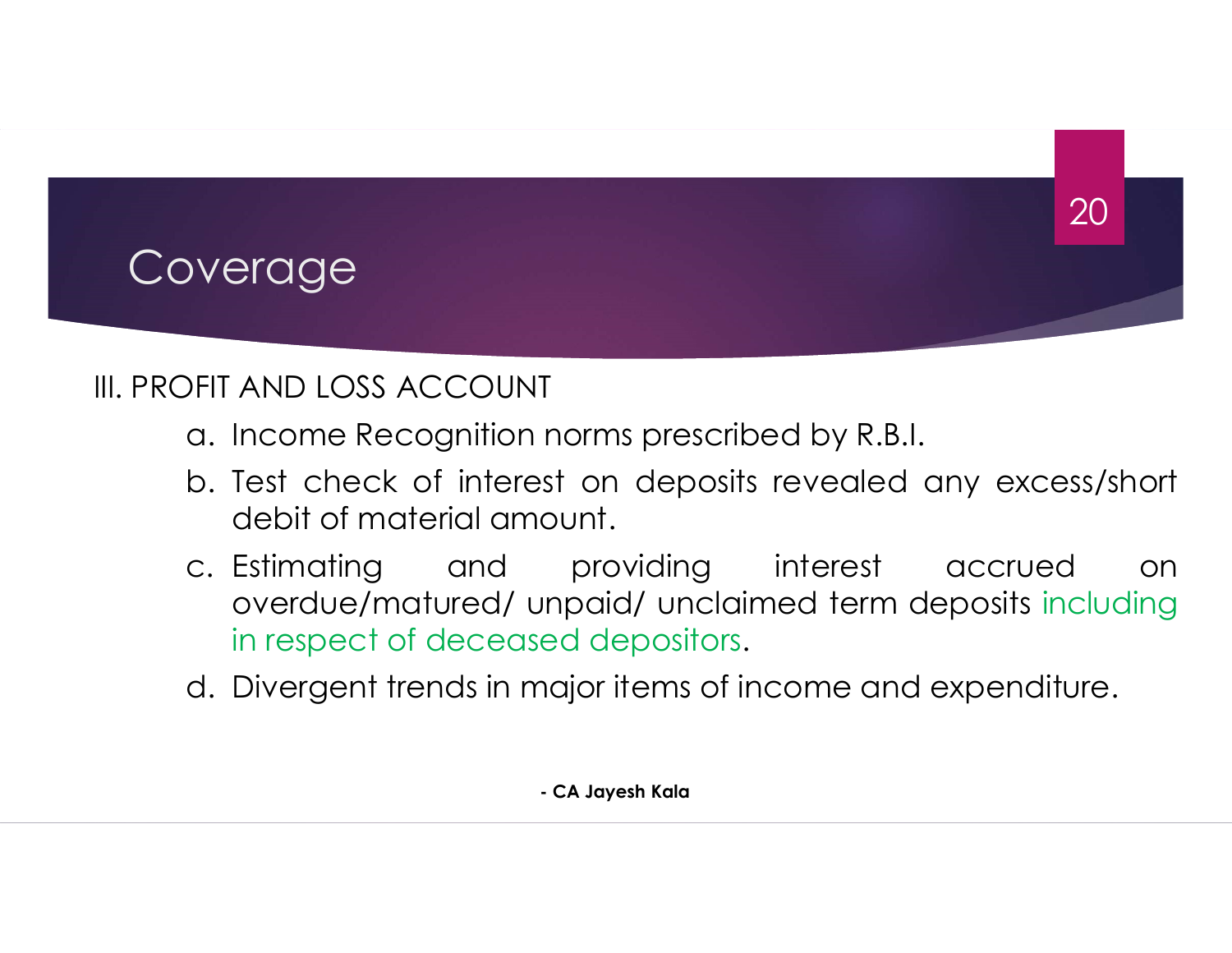#### Coverage

#### IV. GENERAL.

- 
- 
- SENERAL.<br>
SENERAL.<br>
SENERAL.<br>
SENERAL.<br>
SENERAL.<br>
SENERAL SENERALS:<br>
SENERAL:<br>
SENERAL:<br>
SENERAL:<br>
SENERAL:<br>
SENERAL:<br>
SENERAL:<br>
SENERAL:<br>
SENERAL:<br>
SENERAL:<br>
SENERAL:<br>
SENERAL:<br>
SENERAL:<br>
SENERAL:<br>
SENERAL:<br>
SENERAL:<br>
SEN **branch which are not integrated with the CBS.**<br>Branch which are not integrated with the CBS.<br>Branch which are not integrated with the CBS.<br>Branch which are not integrated with the CBS.<br>Branch inquire the interface between rity Items.<br>
Jeans (manual or otherwise) used at the<br>
tre not integrated with the CBS.<br>
Stem used (CBS, NPA, ALM, CRAR etc.)<br>
interface between these system.<br>
- CA Jayesh Kala
	- list of various system used (CBS, NPA, ALM, CRAR etc.) **AL.**<br>Id/ Bullion/ Security Items.<br>Soks & Records.<br>Software / systems (manual or otherwise) used at the<br>branch which are not integrated with the CBS.<br>Iist of various system used (CBS, NPA, ALM, CRAR etc.)<br>and inquire the i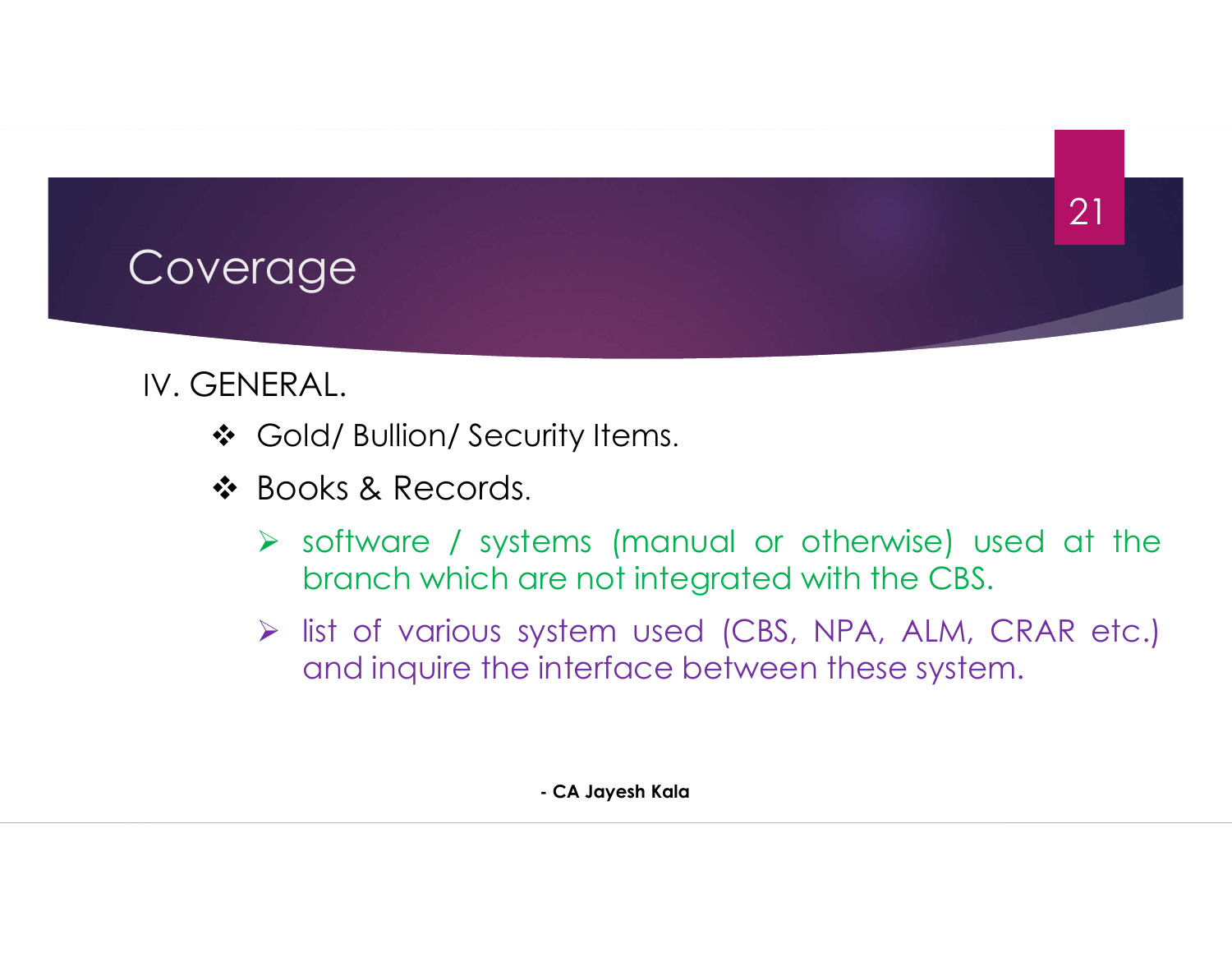- 
- rage<br>
a) IS Audit.<br>
b) verifying exception reports at the persidents. Palis Audit.<br>
b) verifying exception reports at the periodicity as prescribed<br>
by the bank.<br>
c) procedures for manual intervention to system generated ge<br>
S Audit.<br>
verifying exception reports at the periodi-<br>
by the bank.<br>
procedures for manual intervention to s<br>
data. ch)<br>
c) procedures for manual intervention to system generated<br>
c) procedures for manual intervention to system generated<br>
c) audit trail of manual intervention has been obtained. (a) IS Audit.<br>
a) IS Audit.<br>
b) verifying exception reports at the periodicity as prescribed<br>
by the bank.<br>
c) procedures for manual intervention to system generated<br>
data.<br>
d) audit trail of manual intervention has been o Compared Accounts.<br>
Interviewed and the periodicity by the bank.<br>
Intervention of system of the periodicity by the bank.<br>
Intervention of system of the periodic of the bank.<br>
Intervention has been to the Branch Accounts.<br> France of the periodicity as prescribed manual intervention to system generated<br>France in the system generated and intervention has been obtained.<br>Find the system Kalandra CA Jayesh Kalandra CA Jayesh Kalandra CA Jayesh Ka
	- data.
	-
-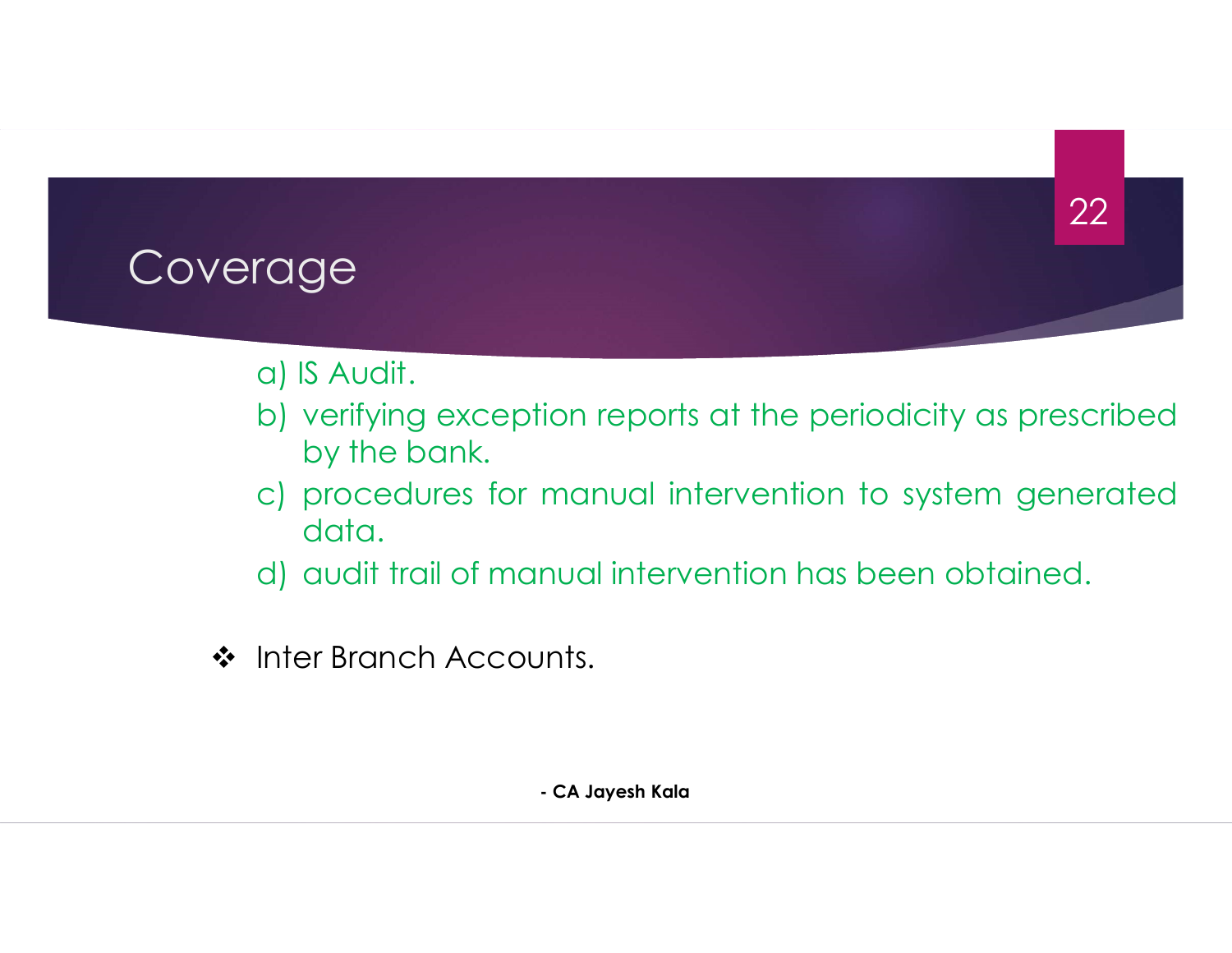#### Coverage

#### ❖ Frauds.

erage<br>Frauds.<br>Frauds hard particulars of:<br>Frauds detected/classified but confirmation of report<br>RBI not available on record at branch. - significe redisted and the content of the audit of the and the audit of the audit of the audit of the audit of the audit. Reporting the content of the available on record at branch. Assume that we shall not available on record at branch. - significant and important area of the audit.<br>RBI not available on record at branch. - significant and im area of the automation of the audio<br>inputs are the audio probably and the audio profile<br>inportant area of the audit.<br>Inportant area of the audit.<br>Inspected or likely fraud cases are reported by brancl<br>higher office during 933<br>
Surveyer (23)<br>
23<br>
23<br>
23<br>
23<br>
Furnish particulars of:<br>
Frauds detected/classified but confirmation of reporting to<br>
28<br>
28 Interval cases are reported by branch to<br>
29 Interval cases are reported by branch to<br>
20 Int dies.<br>
Hurnish particulars of:<br>
Frauds detected/classified but confirmation of reporting<br>
RBI not available on record at branch. - significant are<br>
important area of the audit.<br>
Suspected or likely fraud cases are reported of:<br>classified but confirmation of reporting to<br>on record at branch. - significant and<br>the audit.<br>/ fraud cases are reported by branch to<br>g the year.<br>- CA Jayesh Kala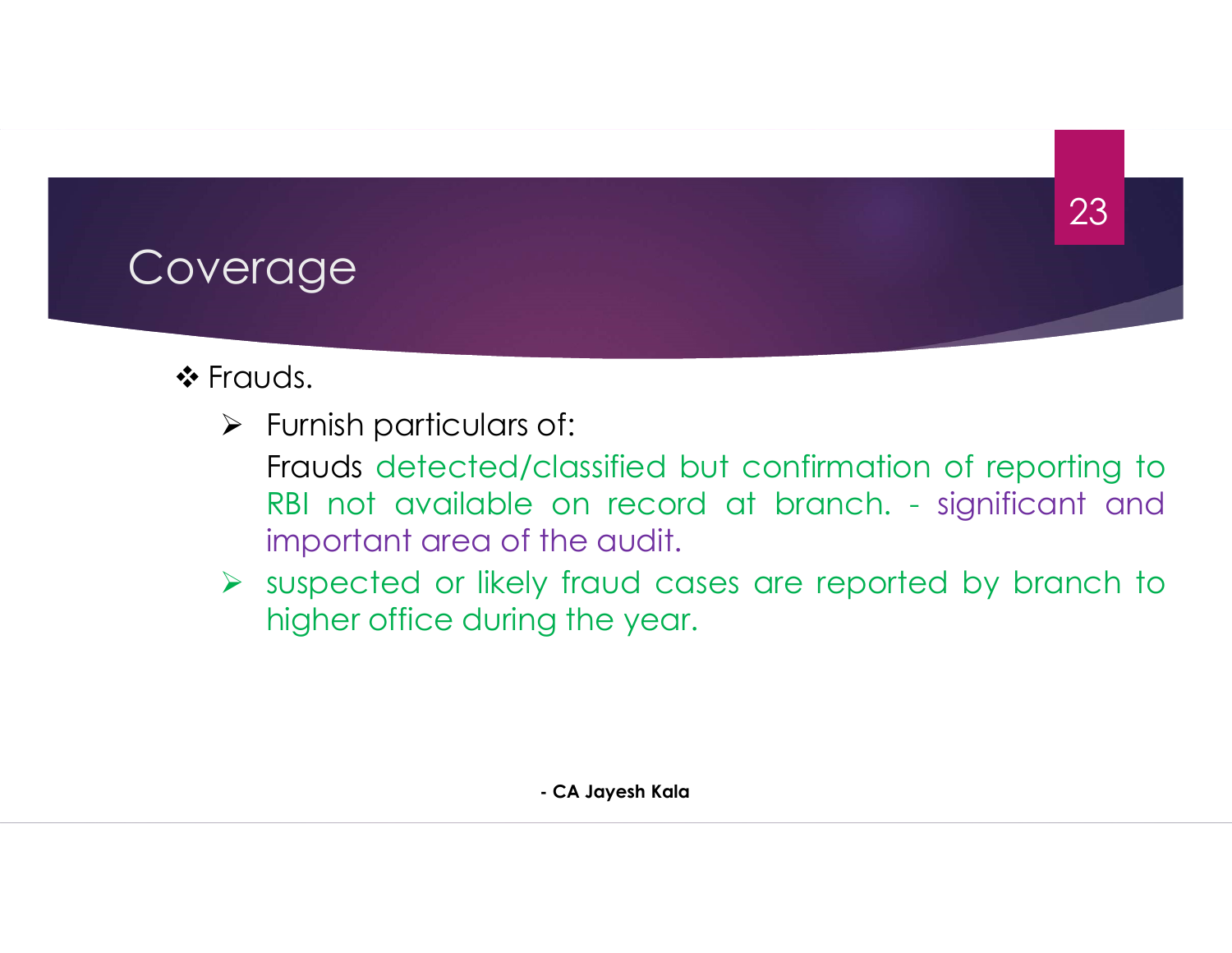#### Coverage

In respect of fraud, based on your overall observation, please<br>
Provide your comments on the potential risk areas which<br>
Provide to perpetuation of fraud. - verify the forensic audit provide your comments on the potential risk areas which the potential risk areas which might lead to perpetuation of fraud. - verify the forensic audit report/internal memo prepared by the bank. **Example:**<br>The respect of fraud, based on your overall observation, please<br>provide your comments on the potential risk areas which<br>might lead to perpetuation of fraud. - verify the forensic audit<br>report/internal memo prepa **EXAGE SERVIET SERVIET SERVIET SERVIET SERVIET SERVIET SERVIET SERVIET SERVIET SERVIET SERVIET SERVIET SERVIET SERVIET SERVIET SERVIET SERVIET SERVIET SERVIET SERVIET SERVIET SERVIET SERVIET SERVIET SERVIET SERVIET SERVIET** (e.g. falsification of the specially through the company of the special special provide your comments on the potential risk areas which might lead to perpetuation of fraud. - verify the forensic audit report/internal memo

**borrow in the set of fraud, based on your overall observation, please**<br>provide your comments on the potential risk areas which<br>might lead to perpetuation of fraud. - verify the forensic audit<br>report/internal memo prepared **Party in the system of the shell company transaction** of the potential risk areas which might lead to perpetuation of fraud. - verify the forensic audit report/internal memo prepared by the bank.<br>
(e.g. falsification of a Financial documents and avail credit; stock statements and encyclent and the potential documents of the potential risk areas which might lead to perpetuation of fraud. - verify the forensic audit report/internal memo prepa The speech of fraud, based on your overall observation, please<br>provide your comments on the potential risk areas which<br>might lead to perpetuation of fraud. - verify the forensic audit<br>report/internal memo prepared by the b En respect of fraud, based on your overall observation, please<br>provide your comments on the potential risk areas which<br>might lead to perpetuation of fraud. - verify the forensic audit<br>report/internal memo prepared by the b bents on the potential risk areas which<br>tuation of fraud. - verify the forensic audit<br>b prepared by the bank.<br>Concounts/false representation by the<br>iation of funds especially through related<br>transactions; forgery and fabri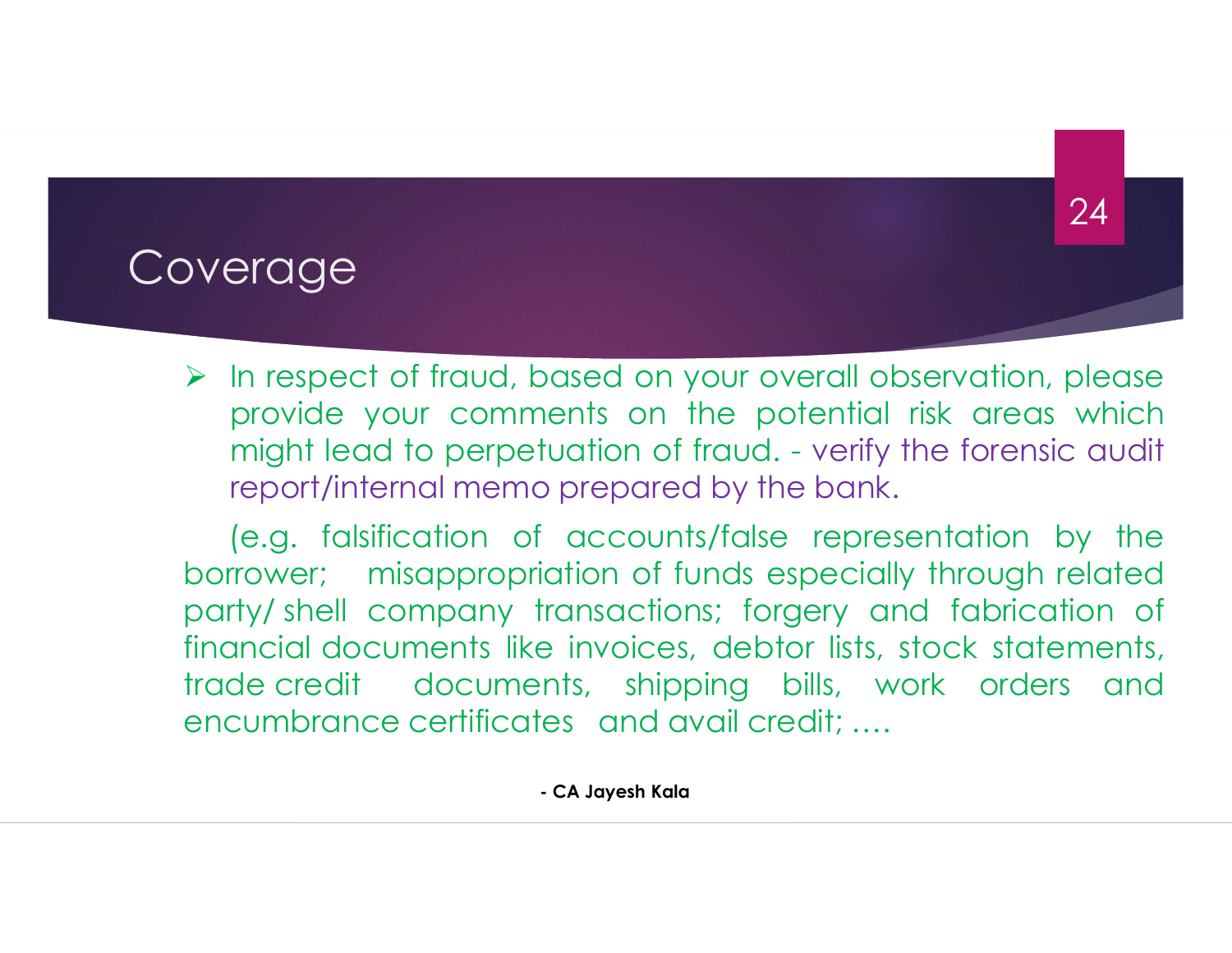erage<br>
…Use of current accounts outside consortium where Trust<br>
and Retention Account (TRA) is maintained, to divert<br>
funds; List of Debtors/ Creditors were being fabricated<br>
and receivables were not followed up/ write off erage<br>
...Use of current accounts outside consortium where Trust<br>
and Retention Account (TRA) is maintained, to divert<br>
funds; List of Debtors/ Creditors were being fabricated<br>
and receivables were not followed up/ write o **funds; List of Current accounts outside consortium where Trust**<br>funds; List of Debtors/ Creditors were being fabricated<br>funds; List of Debtors/ Creditors were being fabricated<br>and receivables were not followed up/ write o and received to the control of the constrained when the constrained where the constrained and Retention Account (IRA) is maintained, to divert<br>funds; List of Debtors/ Creditors were being fabricated<br>and receivables were no **Example 12**<br> **Example 12**<br> **Example 12**<br> **Example 12**<br> **Example 12**<br> **Example 12**<br> **Example 12**<br> **Example 12**<br> **Example 12**<br> **Example 12**<br> **Example 12**<br> **Example 12**<br> **Example 12**<br> **Example 12**<br> **Example 12**<br> **Example 12** units etc. aren't accounts outside consortium where Trust<br>
and Retention Account (TRA) is maintained, to divert<br>
funds; List of Debtors/ Creditors were being fabricated<br>
and receivables were not followed up/ write off of d count (TRA) is maintained, to divert<br>count (TRA) is maintained, to divert<br>ors/ Creditors were being fabricated<br>ere not followed up/ write off of debt<br>Fake export/shipping bill, etc.; Over<br>e amounts, stock statements, shipp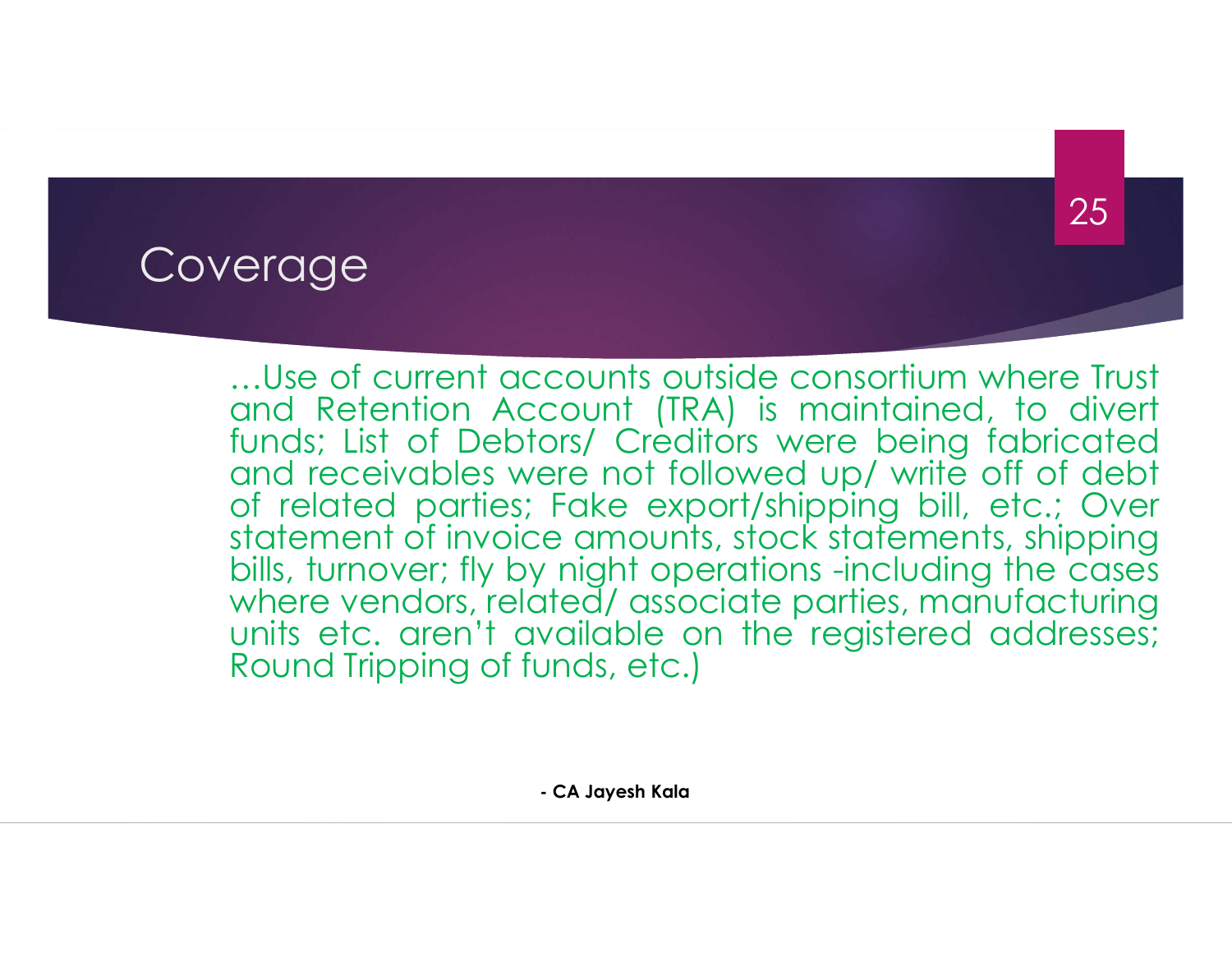- Verage<br>
→ Implementation of KYC AML Guidelines<br>
→ Management Information Systems<br>
→ Miscellaneous:
- 
- ❖ Miscellaneous:
- Verage<br>
→ Implementation of KYC AML Guidelines<br>
→ Management Information Systems<br>
→ Miscellaneous:<br>
→ In framing your audit report/LFAR, have you considered the Verage<br>
<br>
• Implementation of KYC AML Guidelines<br>
• Management Information Systems<br>
• Miscellaneous:<br>
► In framing your audit report/LFAR, have you considered the<br>
major adverse comments arising out of the latest reports<br> Prage<br>
Implementation of KYC AML Guidelines<br>
Management Information Systems<br>
Miscellaneous:<br>
In framing your audit report/LFAR, have you considered the<br>
major adverse comments arising out of the latest reports<br>
such as:<br>
P Prage<br>
Implementation of KYC AML Guidelines<br>
Management Information Systems<br>
Miscellaneous:<br>
In framing your audit report/LFAR, have<br>
major adverse comments arising out<br>
such as:<br>
i. Previous year's Branch Audit Report<br>
ii implementation of KYC AML Guidelines<br>Management Information Systems<br>Miscellaneous:<br>In framing your audit report/LFAR, have you considered the<br>major adverse comments arising out of the latest reports<br>such as:<br>i. Previous ye Frage<br>Implementation of KYC AML Guidelines<br>Management Information Systems<br>In framing your audit report/LFAR, have you considered the<br>major adverse comments arising out of the latest reports<br>such as:<br>i. Previous year's Bran Implementation of KYC AML Guidelines<br>
Management Information Systems<br>
Miscellaneous:<br>
In framing your audit report/LFAR, have you consi<br>
major adverse comments arising out of the late<br>
such as:<br>
i. Previous year's Branch A Internation Systems<br>
it report/LFAR, have you considered the<br>
inments arising out of the latest reports<br>
ranch Audit Report / LFAR;<br>
hap Audit/ concurrent audit report(s);<br>
Mort;<br>
Alayesh Kala
	-
	-
	-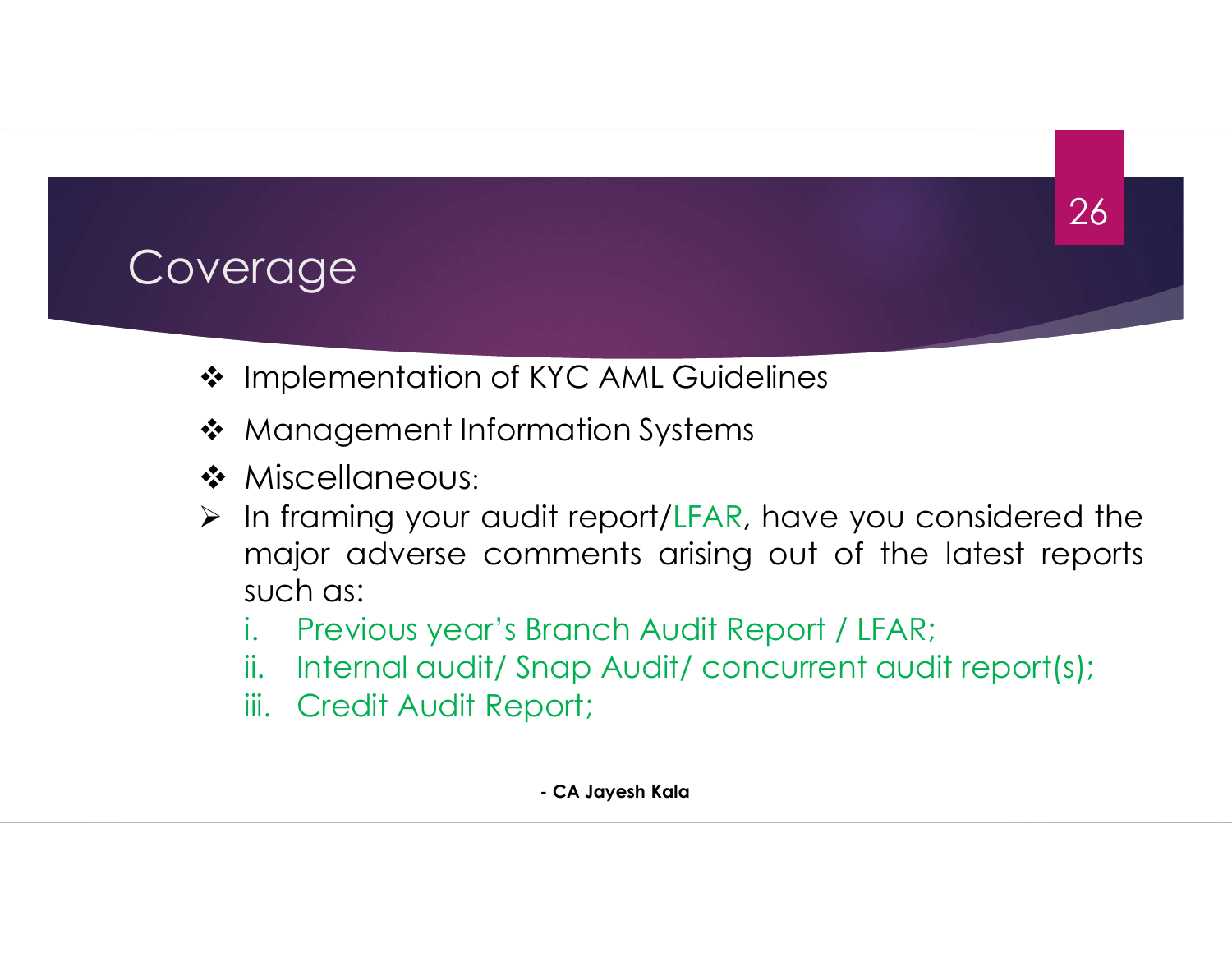#### Coverage

- 
- Prage<br>iv. Stock audit Report;<br>v. RBI Inspection Report, if such inspection took p<br>vi. Income and Expenditure (Revenue) Audit; erage<br>iv. Stock audit Report;<br>v. RBI Inspection Report, if such inspection took place;<br>vi. Income and Expenditure (Revenue) Audit;<br>vii. IS/IT/Computer/Systems Audit; and erage<br>iv. Stock audit Report;<br>v. RBI Inspection Report, if such inspection took place;<br>vi. Income and Expenditure (Revenue) Audit;<br>vii. IS/IT/Computer/Systems Audit; and<br>viii. Any special inspection / investigation report? **Example:**<br>
V. Stock audit Report;<br>
V. RBI Inspection Report, if such inspection took place;<br>
Vii. IS/IT/Computer/Systems Audit; and<br>
Viii. Any special inspection / investigation report?
- 
- 
- 

**Example:**<br>
1977 - Track and the Report;<br>
1988 - The Angle State inspection of the Angle State inspection took place;<br>
1998 - Vii. IS/IT/Computer/Systems Audit; and<br>
1999 - Vii. Any special inspection / investigation repor Notice of the management or the Statutory Central Auditors? <sup>117</sup>, port, if such inspection took place;<br>enditure (Revenue) Audit;<br>ystems Audit; and<br>ction / investigation report?<br>ement or the Statutory Central Auditors?<br>- CA Jayesh Kala